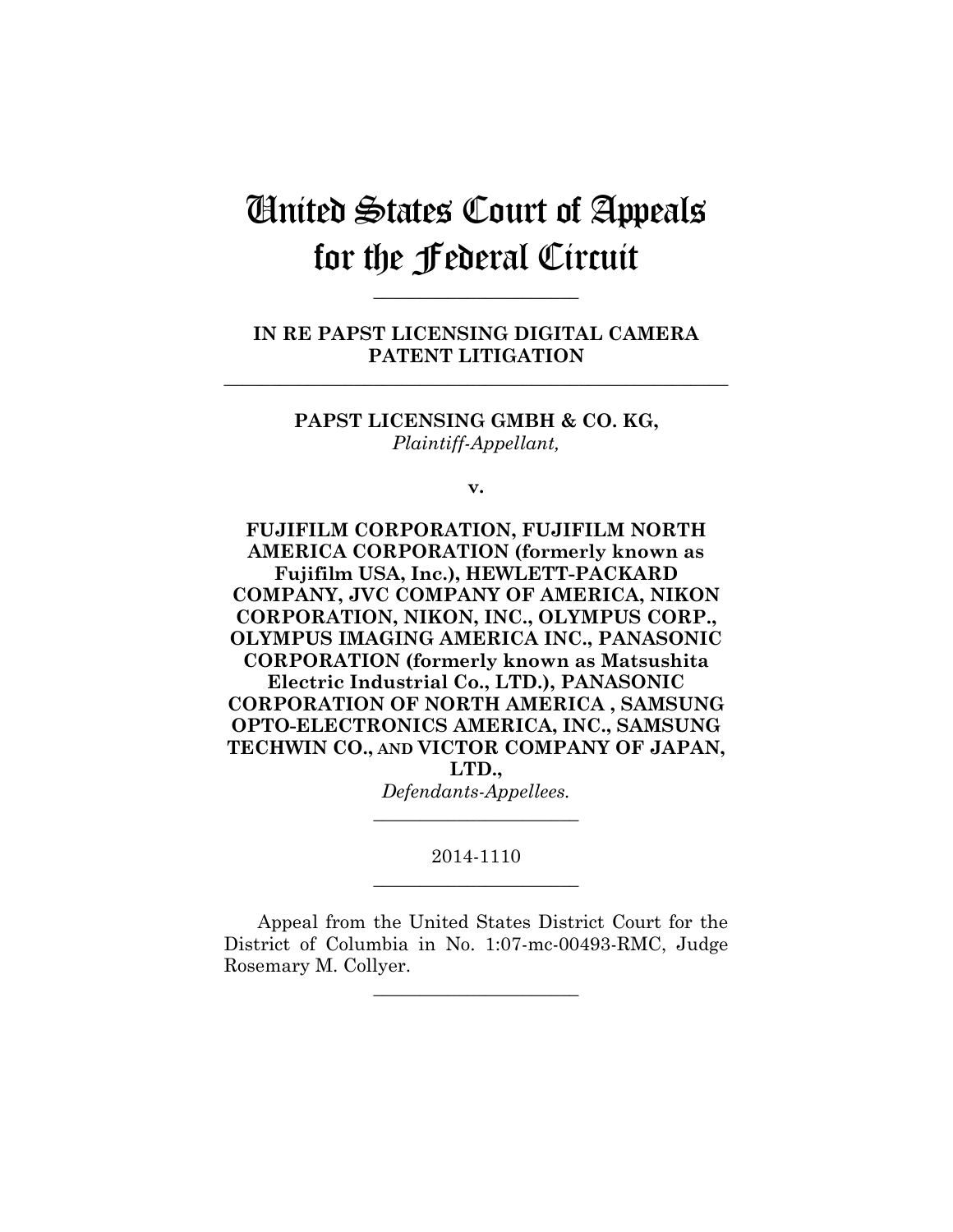# Decided: February 2, 2015 **\_\_\_\_\_\_\_\_\_\_\_\_\_\_\_\_\_\_\_\_\_\_**

JOHN T. BATTAGLIA, Fisch Hoffman Sigler LLP, of Washington, DC, argued for plaintiff-appellant. With him on the brief were ALAN M. FISCH and ROY WILLIAM SIGLER.

RACHEL M. CAPOCCIA, Alston & Bird LLP, of Los Angeles, California, argued for defendants-appellees. With her on the brief for Panasonic Corporation, et al., was THOMAS W. DAVISON. On the brief for Fujifilm Corporation, et al., were STEVEN J. ROUTH, STEN A. JENSEN, JOHN R. INGE and T. VANN PEARCE, JR, Orrick, Herrington & Sutcliffe LLP, of Washington, DC. On the brief for Nikon Corporation, et al., were DAVID L. WITCOFF and MARC S. BLACKMAN, Jones Day, of Chicago, Illinois. Of counsel was MARRON ANN MAHONEY. On the brief for Olympus Corporation, et al., were RICHARD DE BODO and ANDREW V. DEVKAR, Bingham McCutchen LLP, of Santa Monica, California. Of counsel was SUSAN BAKER MANNING, Morgan, Lewis & Bockius LLP, of Washington, DC. On the brief for Samsung Techwin, Co., et al., was PATRICK J. KELLEHER, Drinker Biddle & Reath LLP, of Chicago, Illinois.

CHARLENE M. MORROW, Fenwick & West LLP, of Mountain View, California, argued for defendant-appellee Hewlett-Packard Company. With her on the brief were DAVID D. SCHUMANN and BRYAN A. KOHM, of San Francisco, CA.

Before TARANTO, SCHALL, and CHEN, *Circuit Judges.*

**\_\_\_\_\_\_\_\_\_\_\_\_\_\_\_\_\_\_\_\_\_\_** 

#### TARANTO, *Circuit Judge.*

Papst Licensing GmbH & Co. KG owns U.S. Patent Nos. 6,470,399 and 6,895,449. The written descriptions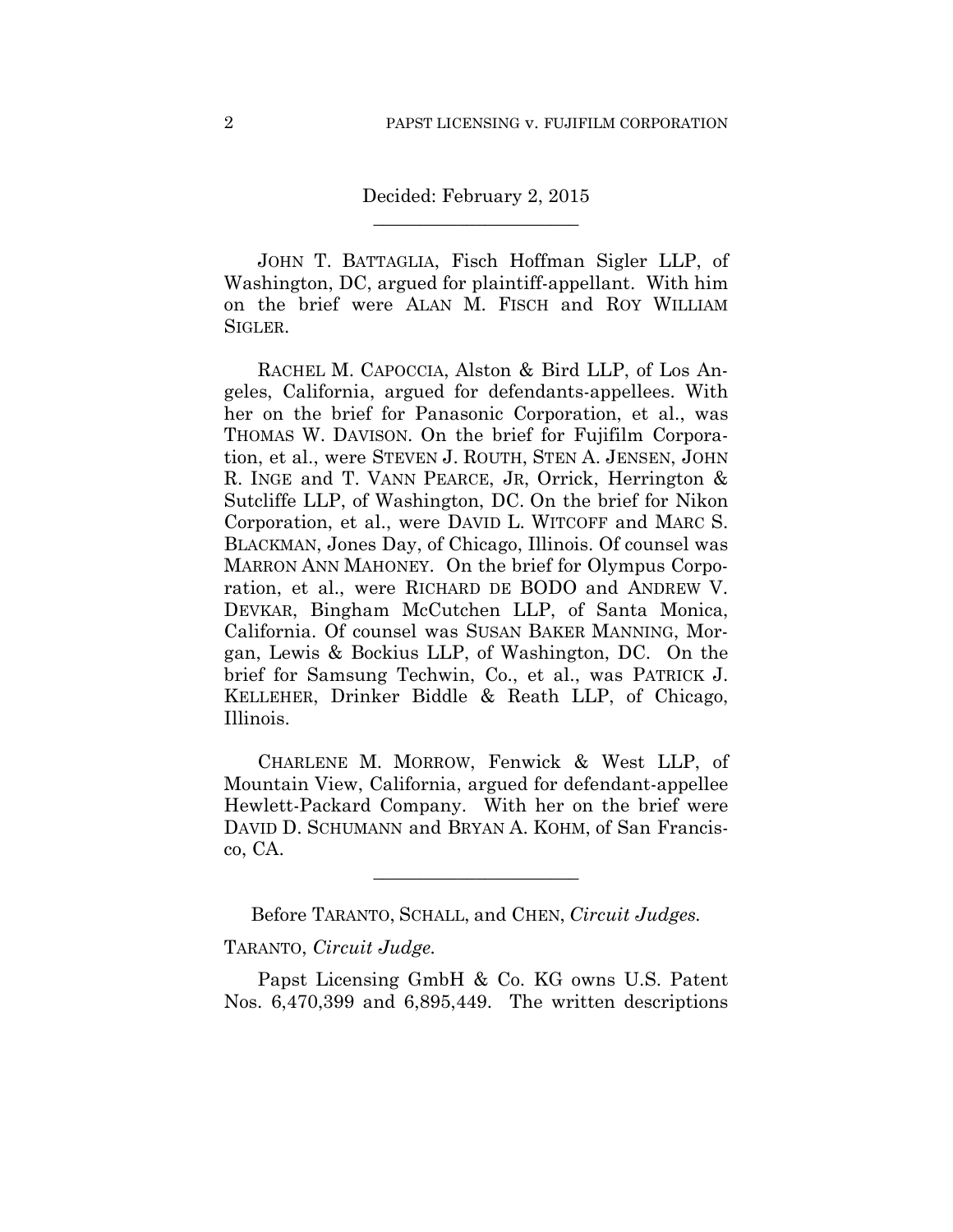are largely the same, the '449 patent having issued on a divisional application carved out of the application that became the '399 patent. The focus of both patents is an interface device for transferring data between an input/output data device and a host computer. The current appeal involves whether certain digital-camera manufacturers infringe Papst's patents. The district court, applying and elaborating on its constructions of various claim terms, entered summary judgment of non-infringement, concluding that none of the manufacturers' accused products at issue here come within any of the asserted claims. Papst appeals five claim constructions. We agree with Papst that the district court erred in the identified respects. We therefore vacate the summary judgment of non-infringement.

#### BACKGROUND

The '399 and '449 patents, both entitled "Flexible Interface for Communication Between a Host and an Analog I/O Device Connected to the Interface Regardless the Type of the I/O Device," disclose a device designed to facilitate the transfer of data between a host computer and another device on which data can be placed or from which data can be acquired. '399 patent, Title and Abstract.<sup>1</sup> The written description states that, while interface devices were known at the time of the invention, the existing devices had limitations, including that they tended to require disadvantageous sacrifices of datatransfer speed or of flexibility as to what host computers and data devices they would work with. '399 patent, col. 1, line 15, to col. 2, line 13. Thus, "standard interfaces" those "which, with specific driver software, can be used

<u>.</u>

<sup>1</sup> Because the '399 and '449 patents have very similar written descriptions, we cite the '399 patent, and refer to a "written description" in the singular, except when there are important differences between the two.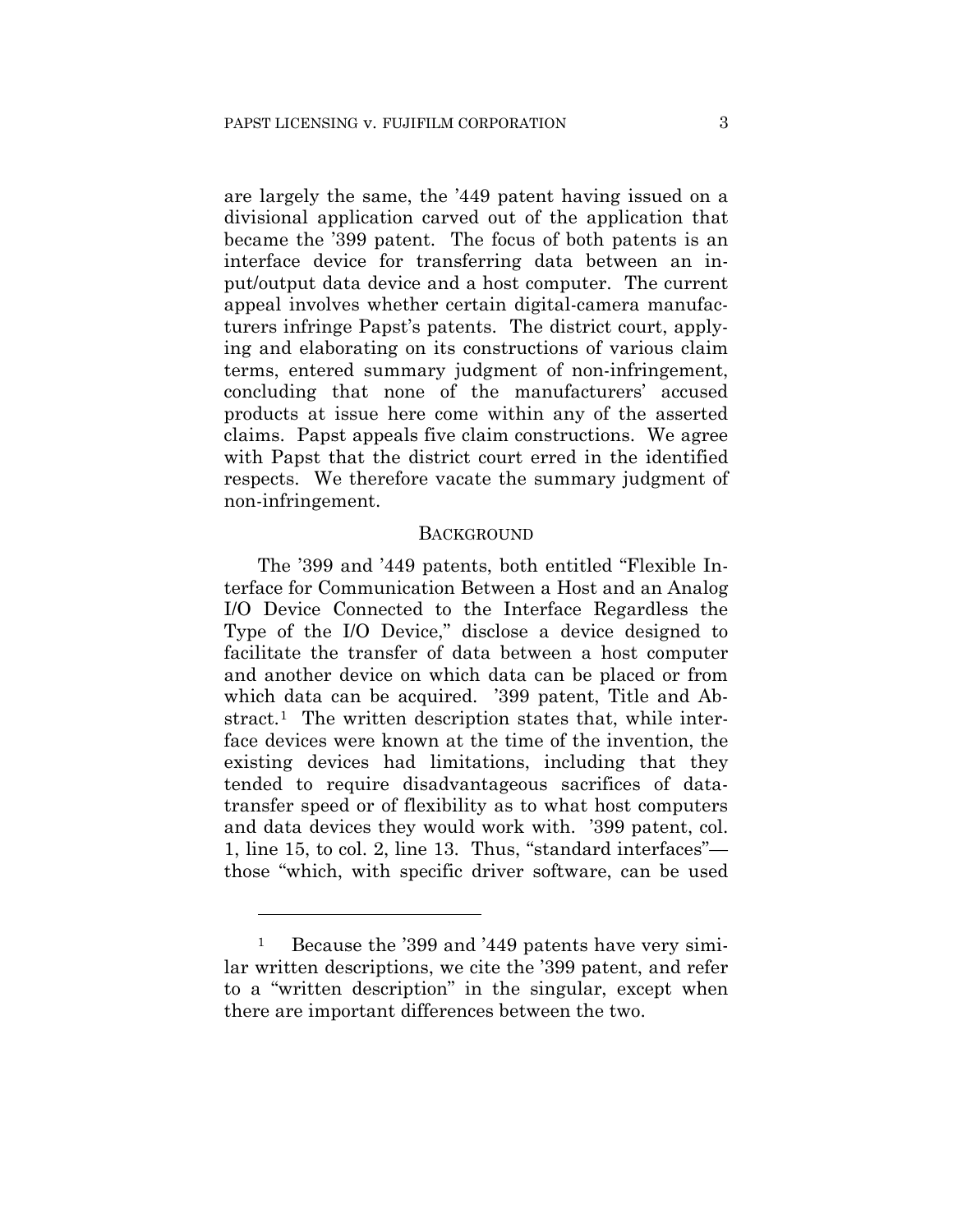with a variety of host systems"—"generally require very sophisticated drivers" to be downloaded onto the host computer, but such drivers "are prone to malfunction and . . . limit data transfer rates." *Id.* at col. 1, lines 22– 28. On the other hand, with interface devices that "specifically match the interface very closely to individual host systems or computer systems," "high data transfer rates are possible," but such interface devices "generally cannot be used with other host systems or their use is very ineffective." *Id.* at col. 1, line 67, to col. 2, line 7. The fast, host-tailored interface also "must be installed inside the computer casing to achieve maximum data transfer rates," which is a problem for laptops and other spaceconstrained host systems. *Id.* at col. 2, lines 8–13.

The patents describe an interface device intended to overcome those limitations. It is common ground between the parties that, when a host computer detects that a new device has been connected to it, a normal course of action is this: the host asks the new device what type of device it is; the connected device responds; the host determines whether it already possesses drivers for (instructions for communicating with) the identified type of device; and if it does not, the host must obtain device-specific drivers (from somewhere) before it can engage in the full intended communication with the new device. In the patents at issue, when the interface device of the invention is connected to a host, it responds to the host's request for identification by stating that it is a type of device, such as a hard drive, for which the host system already has a working driver. By answering in that manner, the interface device induces the host to treat it—and, indirectly, data devices on the other side of the interface device, no matter what type of devices they are—like the device that is already familiar to the host. Thereafter, when the host communicates with the interface device to request data from or control the operation of the data device, the host uses its native device driver, and the interface device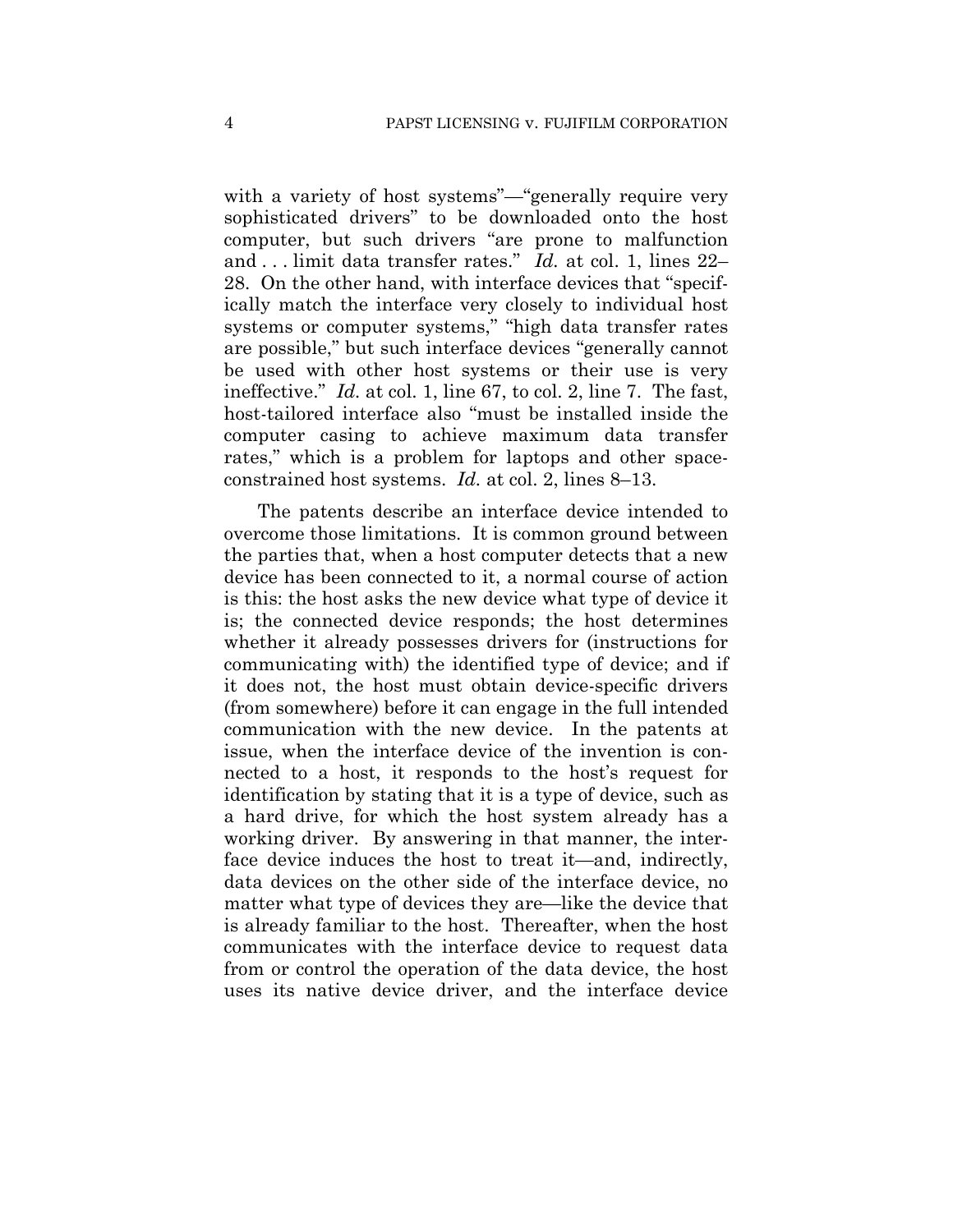translates the communications into a form understandable by the connected data device. *See id.* at col. 3, line 25, to col. 5, line 32.

The interface device of the invention thus does not require that a "specially designed driver" for the interface device be loaded into a host computer—neither a "standard" one to be used for a variety of hosts nor one customized for a particular host. *Id.* at col. 5, line 15. Instead, it uses a host's own familiar driver, which (as for a hard drive) often will have been designed (by the computer system's manufacturer) to work fast and reliably. The result, says the written description, is to allow data transfer at high speed without needing a new set of instructions for every host—"to provide an interface device for communication between a host device and a data transmit/receive device whose use is host deviceindependent and which delivers a high data transfer rate." *Id.* col. 3, lines 25–28.

Claim 1 of the '399 patent sets forth the specifics of the claimed interface device:

1. An *interface device* for communication between a host device, which comprises drivers for input/output devices customary in a host device and a multi-purpose interface, and a *data transmit/receive device*, the data transmit/receive device being arranged for providing analog data, comprising:

a processor;

a memory;

a first connecting device for interfacing the host device with the interface device via the multipurpose interface of the host device; and

*a second connecting device* for interfacing the interface device with the data transmit/receive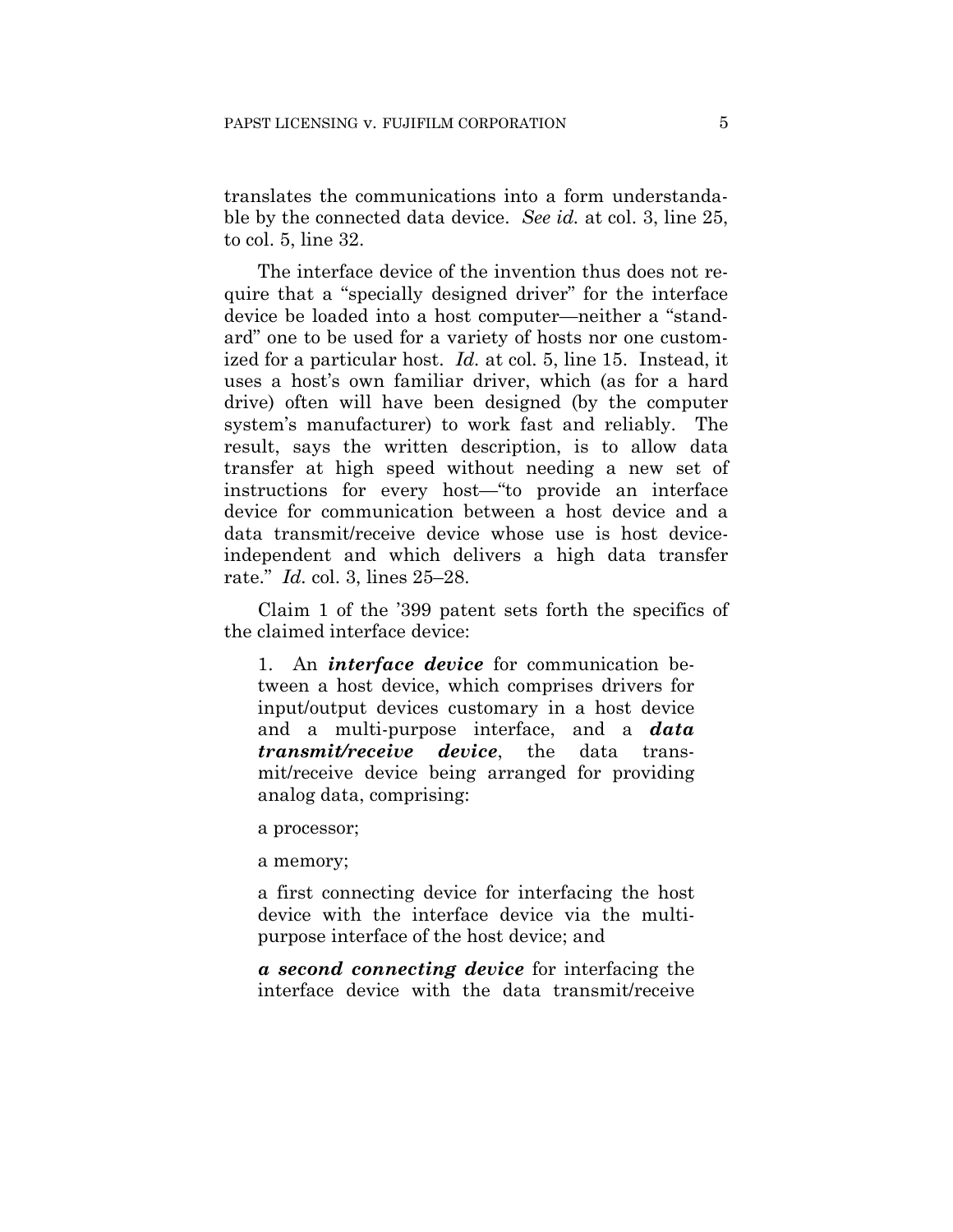device, the second connecting device including a sampling circuit for sampling the analog data provided by the data transmit/receive device and an analog-to-digital converter for converting data sampled by the sampling circuit into digital data,

wherein the interface device is configured by the processor and the memory to include a first command interpreter and a second command interpreter,

wherein the first command interpreter is configured in such a way that the command interpreter, when receiving an inquiry from the host device as to a type of a device attached to the multi-purpose interface of the host device, sends a signal, *regardless of the type of the data transmit/receive device attached* to the second connecting device of the interface device, to the host device which signals to the host device that it is an *input/output device customary in a host device*, whereupon the host device communicates with the interface device by means of the driver for the input/output device customary in a host device, and

wherein the second command interpreter is configured to interpret a data request command from the host device to the type of input/output device signaled by the first command interpreter as a data transfer command for initiating a transfer of the digital data to the host device.

Id. col. 12, line 42, to col. 13, line 13 (emphases added to highlight language of particular significance to the issues on appeal). Claim 1 of the '449 patent is similar, but it does not require the data device to be an analog device, and it requires the interface device to respond to the host that it is a storage device. '449 patent, col. 11, line 46, to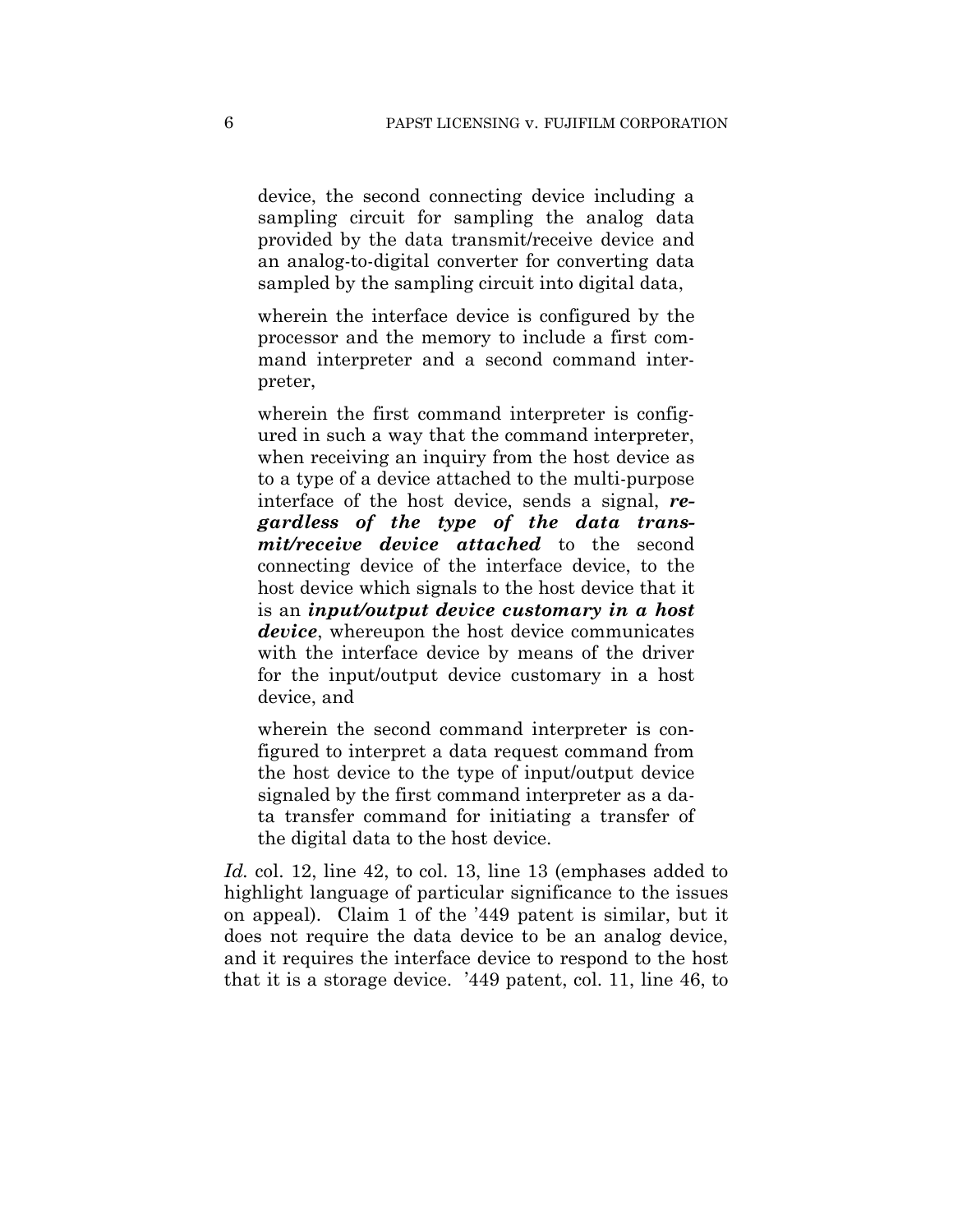col. 12, line 6. A few other differences between the claims are discussed *infra*.

Beginning in 2006, Papst sent letters to major digitalcamera manufacturers, accusing them of infringing its patents and requesting that they enter into negotiations to license its inventions. One of the manufacturers sued Papst in the United States District Court for the District of Columbia, seeking a declaratory judgment of noninfringement. In 2008, Papst filed infringement suits against the camera manufacturers in multiple district courts across the country. A multi-district litigation panel then consolidated all cases and transferred them to the D.C. district court.

In preparation for claim construction, the district court received a "tutorial" from the parties' experts, whom the court asked to be "neutral" and who addressed the background of the technology, how the claimed inventions work, and other technical understandings, but not whether any particular term in the patent or the prior art has a particular meaning in the relevant field. J.A. 1596–97; *see In re Papst Licensing GmbH & Co. KG Litig.*, No. 07 mc-00493 (D.D.C. June 6, 2008) (order specifying scope of tutorial). The court then heard extensive argument from counsel, but it declined to admit expert testimony or to rely on an expert declaration from Papst, stating that "the intrinsic evidence—the claims, the specification, and the prosecution history—provide the full record necessary for claims construction." J.A. 1597.

The court issued its initial claim-construction order in 2009. It issued a modified claim-construction order after additional briefing. The district court then ruled on eight summary-judgment motions filed by the camera manufacturers, treating the manufacturers as two distinct groups—one group consisting of Hewlett-Packard Co. ("HP"), the other of all other accused manufacturers ("Camera Manufacturers"). As detailed in our discussion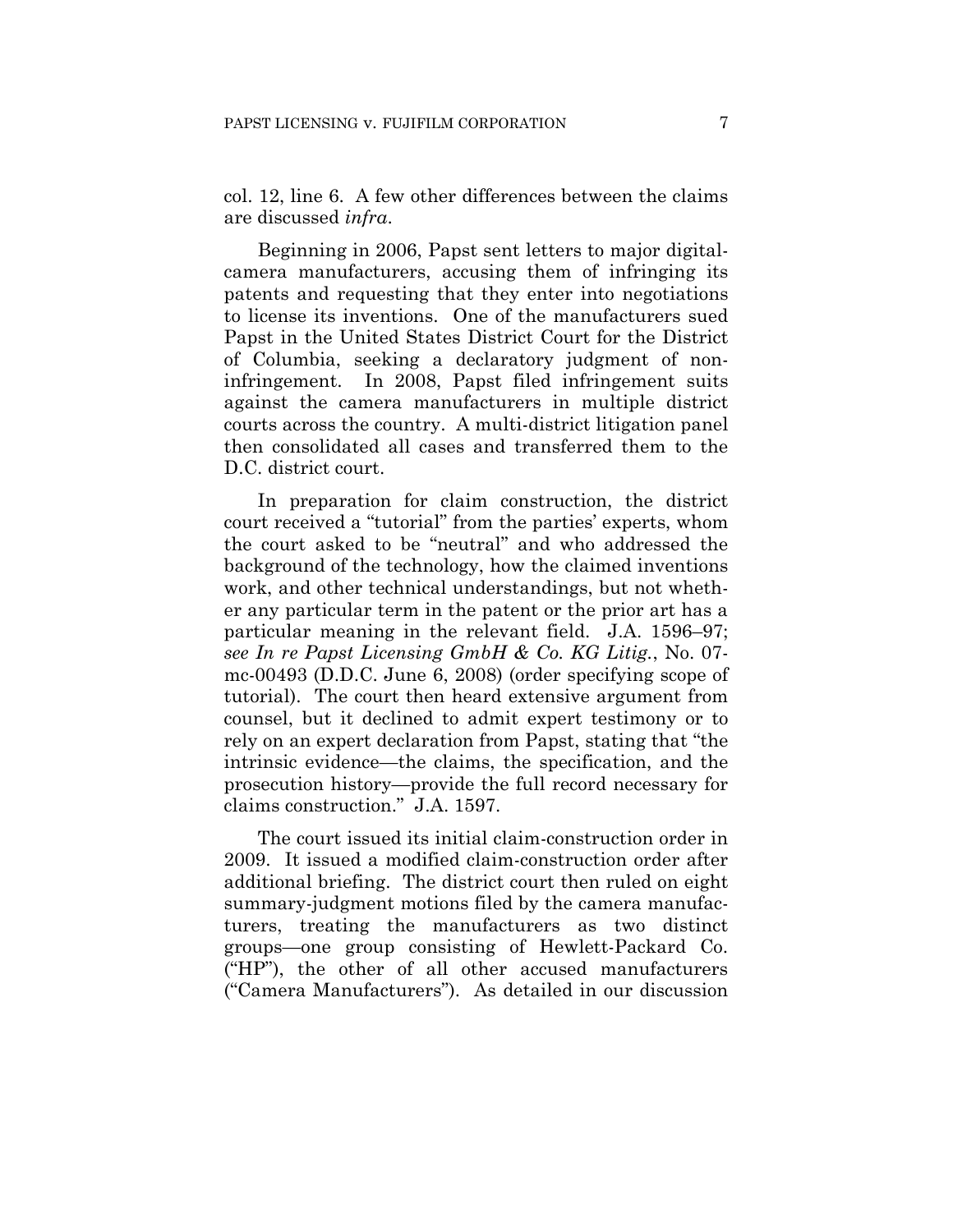*infra*, the court's rulings on summary judgment clarified what it understood some of its claim constructions to mean. With respect to the accused products now at issue, the combined effect of the court's summary-judgment rulings was a determination of non-infringement by the Camera Manufacturers and HP. The court ultimately entered a final judgment of non-infringement under Federal Rule of Civil Procedure 54(b) for both HP and the Camera Manufacturers, *In re Papst Licensing GmbH & Co. KG Litig.*, 987 F. Supp. 2d 58, 62 (D.D.C. 2013), having severed certain other claims, *In re Papst Licensing GmbH & Co. KG Litig.*, 967 F. Supp. 2d 63, 65 n.2, 71 (D.D.C. 2013).

Papst appeals, arguing that the court's summaryjudgment orders should be reversed because they rely on incorrect constructions of five different terms from the '399 and '449 patents. We have jurisdiction under 28 U.S.C. § 1295(a)(1).

#### **DISCUSSION**

We review the grant of summary judgment of noninfringement de novo, applying the same standard used by the district court. *See Bender v. Dudas*, 490 F.3d 1361, 1366 (Fed. Cir. 2007). The infringement inquiry, which asks if an accused device contains every claim limitation or its equivalent, *Warner-Jenkinson Co. v. Hilton Davis Chem. Co.*, 520 U.S. 17, 29 (1997), depends on the proper construction of the claims. *See Cybor Corp. v. FAS Techs., Inc.*, 138 F.3d 1448, 1454 (Fed. Cir. 1998) (en banc). In this case, we review the district court's claim constructions de novo, because intrinsic evidence fully determines the proper constructions. *See Teva Pharm. U.S.A. Inc. v. Sandoz, Inc.*, 135 S. Ct. 831, 840–42 (2015). As we have noted, the district court relied only on the intrinsic record, not on any testimony about skilled artisans' understandings of claim terms in the relevant field, and neither party challenges that approach.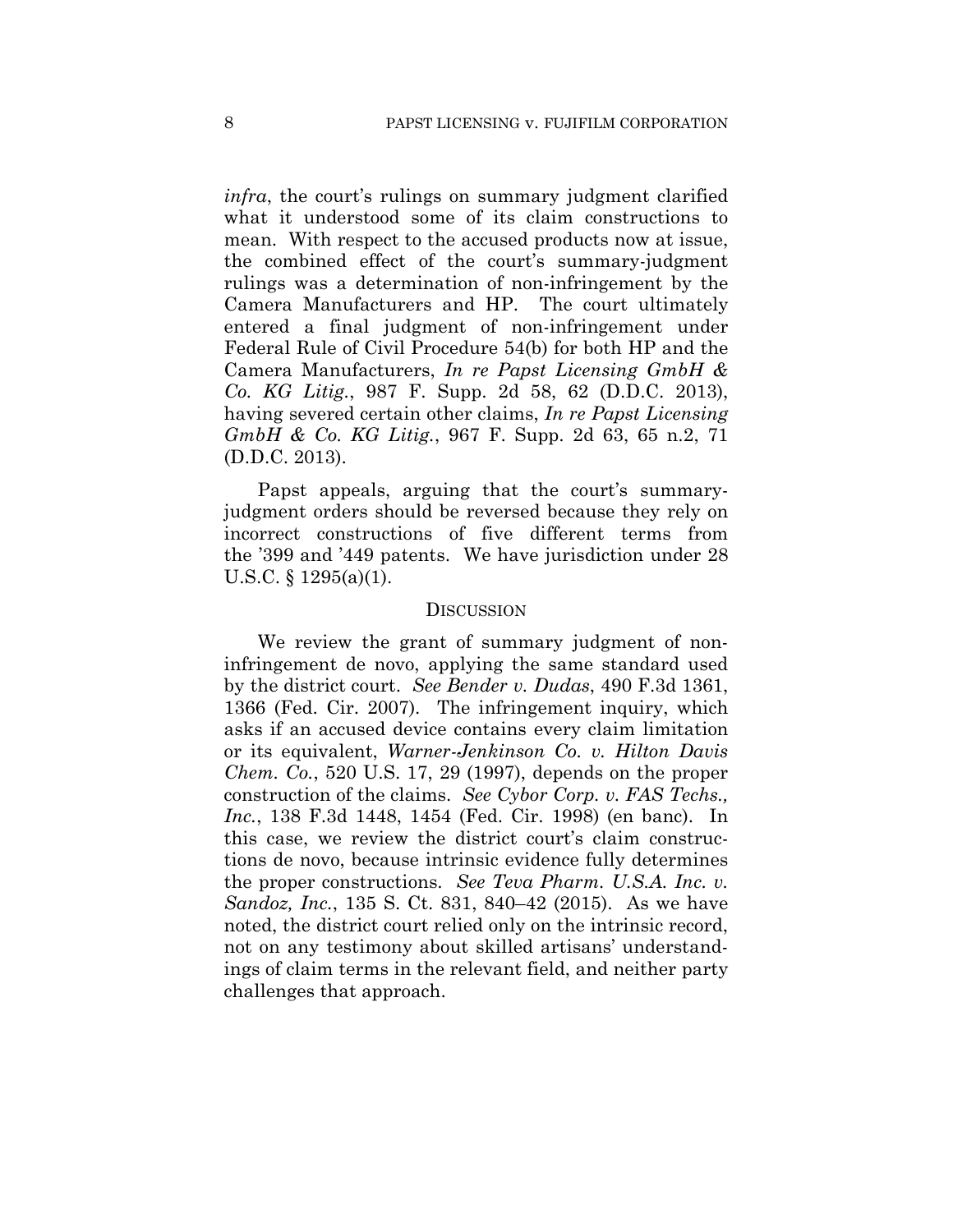Two clarifications simplify our analysis so that it is enough for us to address the correctness of the district court's constructions. First, the parties have not presented developed arguments other than arguments about the choice, on each issue, between the district court's construction and the alternative construction by Papst that the district court rejected. Specifically, for none of the issues have the parties identified a third possibility and both elaborated an argument for such a possibility and explained the importance to the case of considering it. Second, it is undisputed that if we reject all five of the challenged constructions, the summary-judgment orders must be vacated.2

We reject the five constructions at issue. We do so following our familiar approach to claim construction. "We generally give words of a claim their ordinary meaning in the context of the claim and the whole patent document; the specification particularly, but also the prosecution history, informs the determination of claim meaning in context, including by resolving ambiguities; and even if the meaning is plain on the face of the claim language, the patentee can, by acting with sufficient clarity, disclaim such a plain meaning or prescribe a special definition." *World Class Tech. Corp. v. Ormco Corp.*, 769 F.3d 1120, 1123 (Fed. Cir. 2014); *see Phillips v. AWH Corp.*, 415 F.3d 1303, 1312–17 (Fed. Cir. 2005) (en banc); *Thorner v. Sony Computer Entm't Am. LLC*, 669 F.3d 1362, 1365 (Fed. Cir. 2012). We apply, in particular, the principle that "[t]he construction that stays true to the claim language and most naturally aligns with the patent's description of the invention will be, in the end, the correct construction." *Renishaw PLC v. Marposs Societa' per* 

1

<sup>2</sup> If some aspects of the summary-judgment orders are unaffected by our claim-construction rulings, they may, to that extent, be reinstated on remand.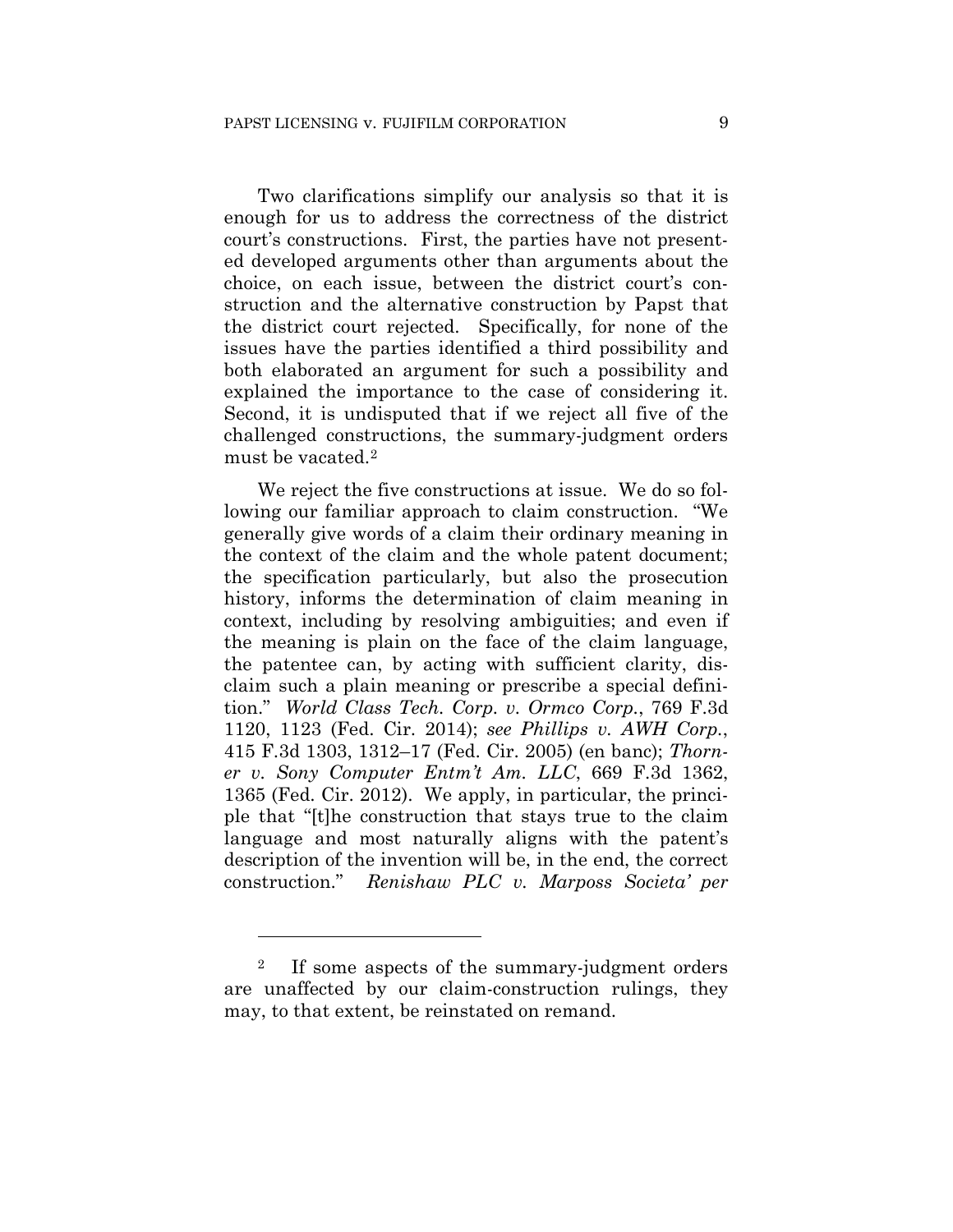*Azioni*, 158 F.3d 1243, 1250 (Fed. Cir. 1998), adopted by *Phillips*, 415 F.3d at 1316.

On remand, this case will proceed in light of our claim-construction reversals. For that reason, it is worth reiterating that a district court may (and sometimes must) revisit, alter, or supplement its claim constructions (subject to controlling appellate mandates) to the extent necessary to ensure that final constructions serve their purpose of genuinely clarifying the scope of claims for the finder of fact. *See O2 Micro Int'l Ltd. v. Beyond Innovation Tech. Co.*, 521 F.3d 1351, 1359 (Fed. Cir. 2008); *Pfizer, Inc. v. Teva Pharm., USA, Inc.*, 429 F.3d 1364, 1377 (Fed. Cir. 2005). That determination is to be made as the case moves forward.

A

Papst first challenges the district court's "memory card" summary judgment as relying on an improper construction of the term "interface device" found in the preamble of claims in both patents. The district court construed the term as limiting the claims' coverage to "stand-alone device[s]." *In re Papst Licensing GmbH & Co. KG Litig.*, 670 F. Supp. 2d 16, 31–35 (D.D.C. 2009) ("*Claim Constr. Op.*"). In particular, the court held that "the data transmit/receive device must be a separate device from the" claimed "interface device." *Id.* at 33. Subsequently, in granting summary judgment, the court explained that what it meant by this requirement is that the interface device may not be "a permanent part of either the data transmit/receive device or the host device/computer," by which it meant that it may not be located permanently inside the housing of either of those two devices. *In re Papst Licensing GmbH & Co. KG Litig.*, 932 F. Supp. 2d 14, 18, 21–22 (D.D.C. 2013).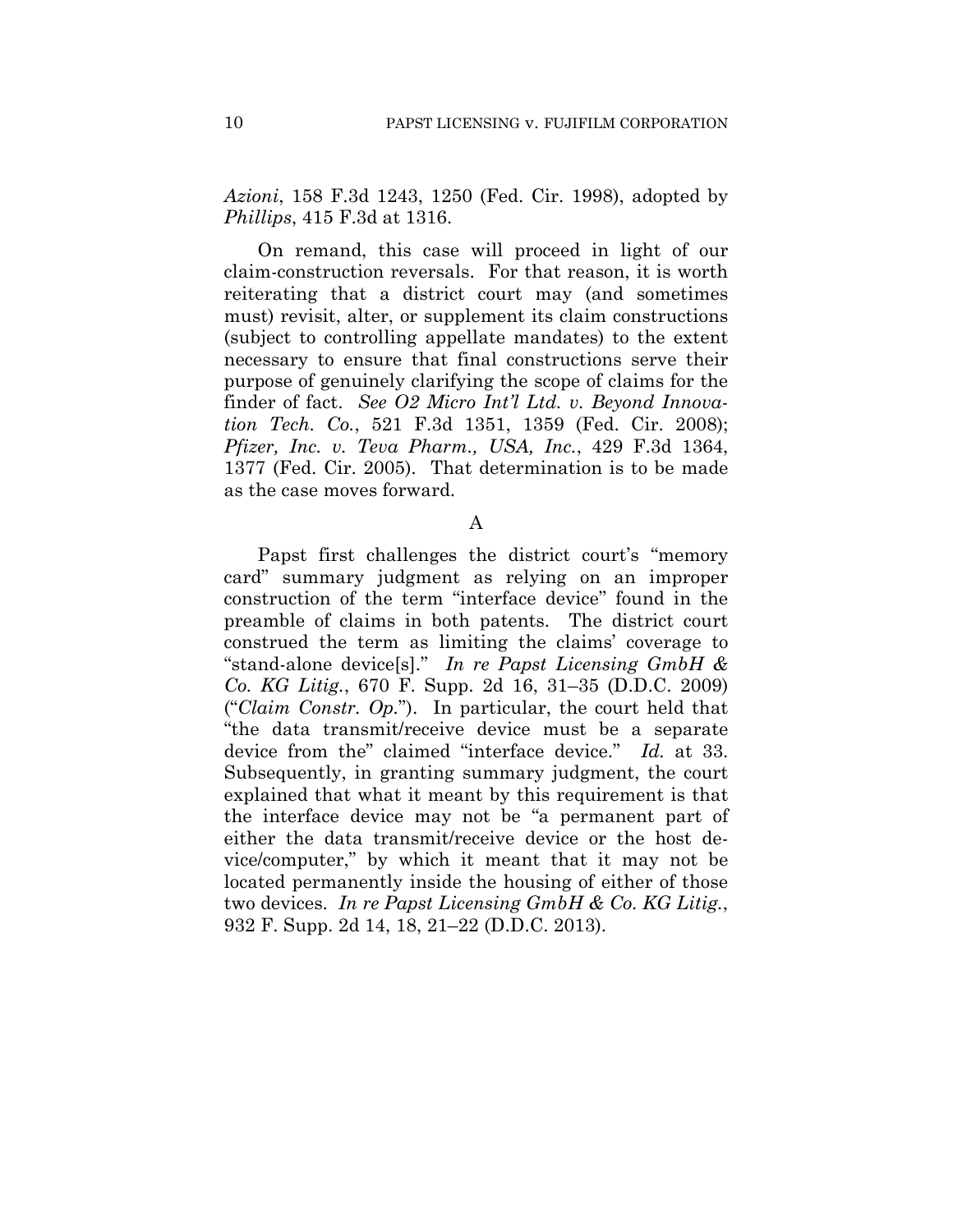As a threshold matter, the Camera Manufacturers argue that we should not reach this issue because the district court's summary-judgment rulings do not depend on the construction of "interface device." They invoke principles stated in *SanDisk Corp. v. Kingston Technology Co.*, 695 F.3d 1348, 1354 (Fed. Cir. 2012) ("[W]here, as here, a party's claim construction arguments do not affect the final judgment entered by the court, they are not reviewable."), and *Mangosoft, Inc. v. Oracle Corp.*, 525 F.3d 1327, 1330 (Fed. Cir. 2008) ("we review judgments, not opinions"). We conclude, however, that the premise for invoking the cited principles is missing here.

The district court's summary-judgment order regarding memory-card devices shows that its final judgment did turn on the construction of "interface device." The primary reason the court gave for rejecting Papst's infringement contentions was that "[t]he Court made clear in its claims construction opinion that the interface device is separate and distinct from the data transmit/receive device." *Papst*, 932 F. Supp. 2d at 21. The court cited repeatedly to the portion of its claim-construction opinion addressing "interface device." *E.g.*, *id.* at 18 (citing *Claim Constr. Op.* at 32–35); *id.* at 21 (citing *Claim Constr. Op.* at 34–35); *id.* at 23 (citing *Claim Constr. Op.* at 31–35). And in its opening paragraphs, the court summarized the Camera Manufacturers' position on summary judgment as relying on that same construction. *Id.* at 16 ("Because the invented 'interface device' is a stand-alone device that is separate and apart from any data transmit/receive device, the Camera Manufacturers contend that a memory card cannot be both part of the interface device and a data transmit/receive device . . . ."). In these circumstances, we will consider whether the district court's construction is correct.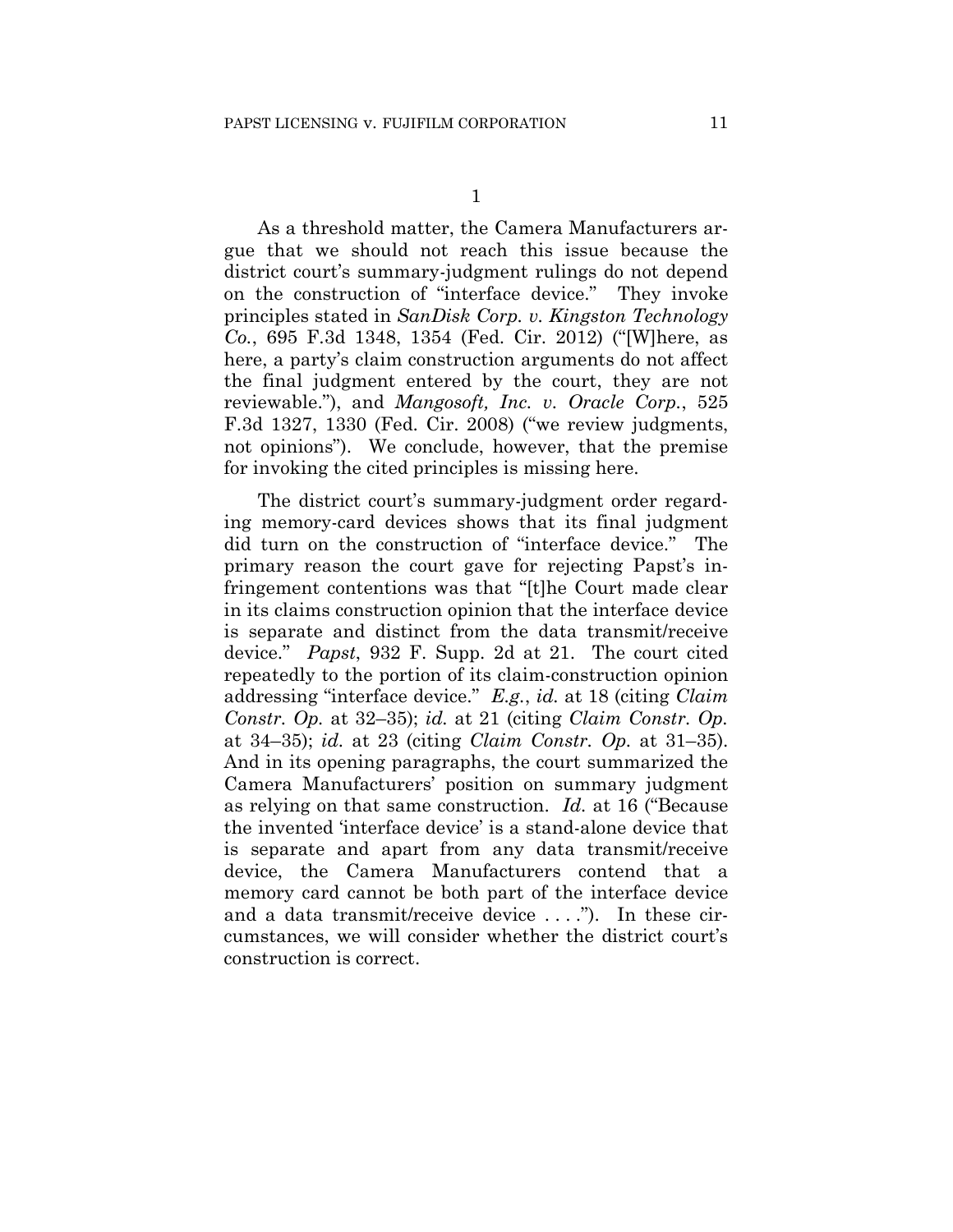We hold that the term "interface device" is not limited to a "stand-alone device" in the district court's sense relied on for summary judgment: a device that is physically separate and apart from, and not permanently attached to, a data device (or a host computer). Representative claim 1 of the '449 patent begins, "[a]n interface device . . . comprising the following features," and then recites the necessary components of the claimed interface device. *See supra* pp. 5–6. Neither the claim language nor the rest of the intrinsic record supports the district court's exclusion of a device that performs the required interface functions and is installed permanently inside the housing of a particular data device.

The district court did not suggest that the term "interface device" by itself implied its construction. Rather, it heavily relied for its construction on the specific claim requirement that (to paraphrase) a part of the interface, upon receiving an identification query from the host computer, send a signal identifying itself as a hostfamiliar device "regardless of the type of the data transmit/receive device attached to the second connecting device of the interface device." '449 Patent, col. 11, lines 63–65. The court concluded that the "regardless" phrasing in the claim "strongly indicates that various kinds of data transmit/receive devices could be attached" to the interface device. *Claim Constr. Op.* at 32–33.

But the court's construction does not follow from its understanding of the "regardless" phrase. Nothing about that phrase forbids any single instance of the claimed interface device to be permanently attached to a particular data device. It readily allows permanent attachment of each copy of the interface device to a particular data device, prescribing only that the same host-responsive identification signal be sent regardless of what type of data device the interface device is attached to. That is,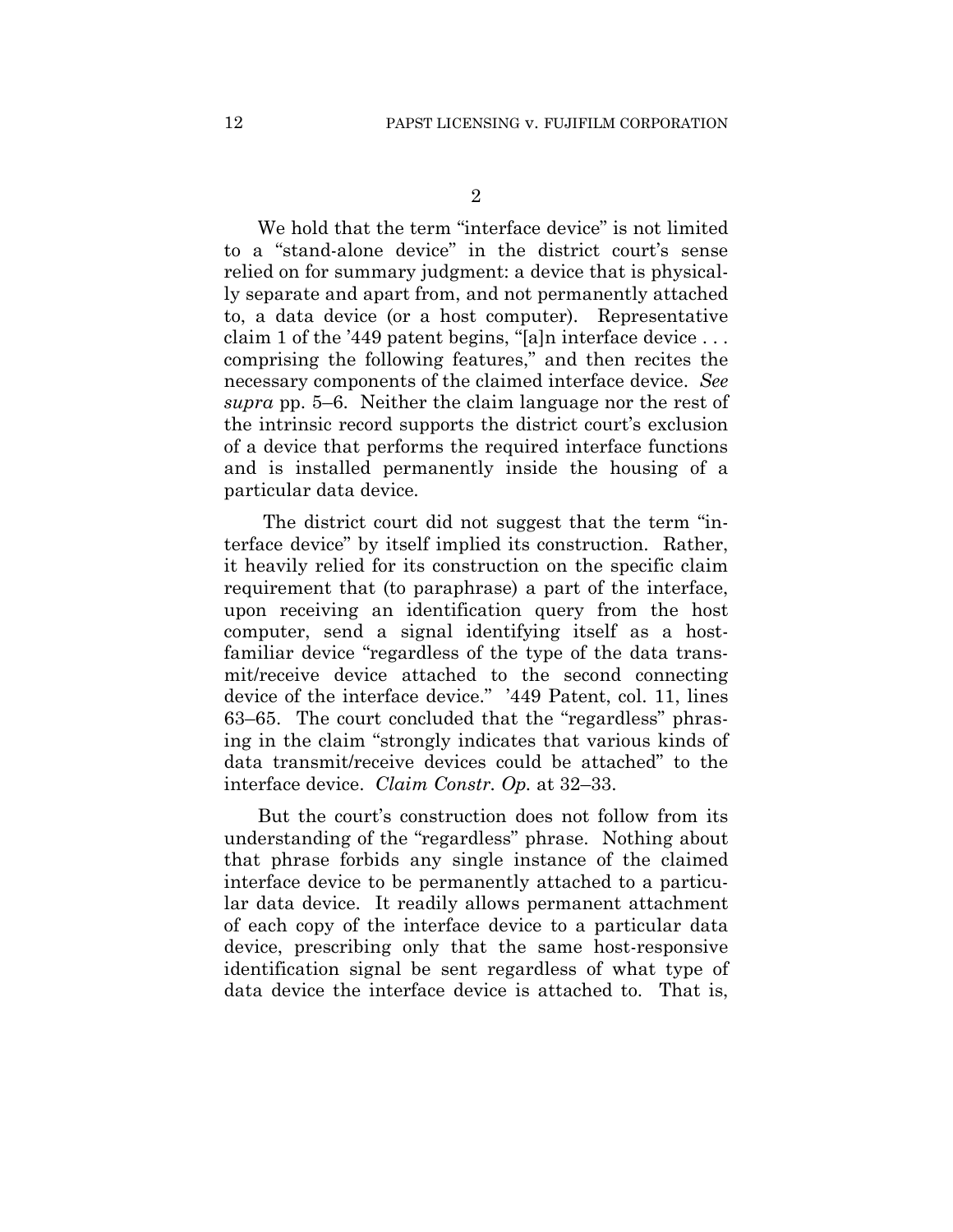there can be multiple copies of the same interface device, with each permanently attached to one of a variety of different data devices. The claim language, in short, does not limit "interface device" to a device not permanently attached to (readily detachable from) a data device.

The written description does not do so either. Critically, the district court's construction, like the Camera Manufacturers' arguments supporting it, fundamentally mistakes what the description makes clear is the stated advance over the prior art. As explained *supra*, the described advance over the prior art was the elimination of the need for special drivers to be placed on the host computer by instead having the host computer use a single, already-present, fast, reliable driver to communicate with the interface and, through it, with the data device, which need not be of a particular type. Nothing about that advance suggests exclusion of a permanent attachment of such an interface to the data device—a construction that is "unmoored from, rather than aligned with" what is described as the invention's advance. *World Class Tech.*, 769 F.3d at 1124.

No passage in the written description says otherwise. The Camera Manufacturers cite passages that describe the invention as "sufficiently flexible to permit attachment of very different electrical or electronic systems to a host device." '399 patent, col. 1, lines 56–59; *id.*, col. 7, lines 45–49 (touting the "present invention" as allowing "an interface between a host device and almost any data transmit/receive device"). But that language does not speak to the connection between the interface and data devices. Rather, it addresses the connection between the host computer and data devices, a connection facilitated by the interface device. Even as to that, the passage may be read merely to assert the capability of one-to-one hostto-data-device connections, with the data device chosen from a wide variety of possible data devices. But even if it is read to assert a capability of one-to-many host-to-data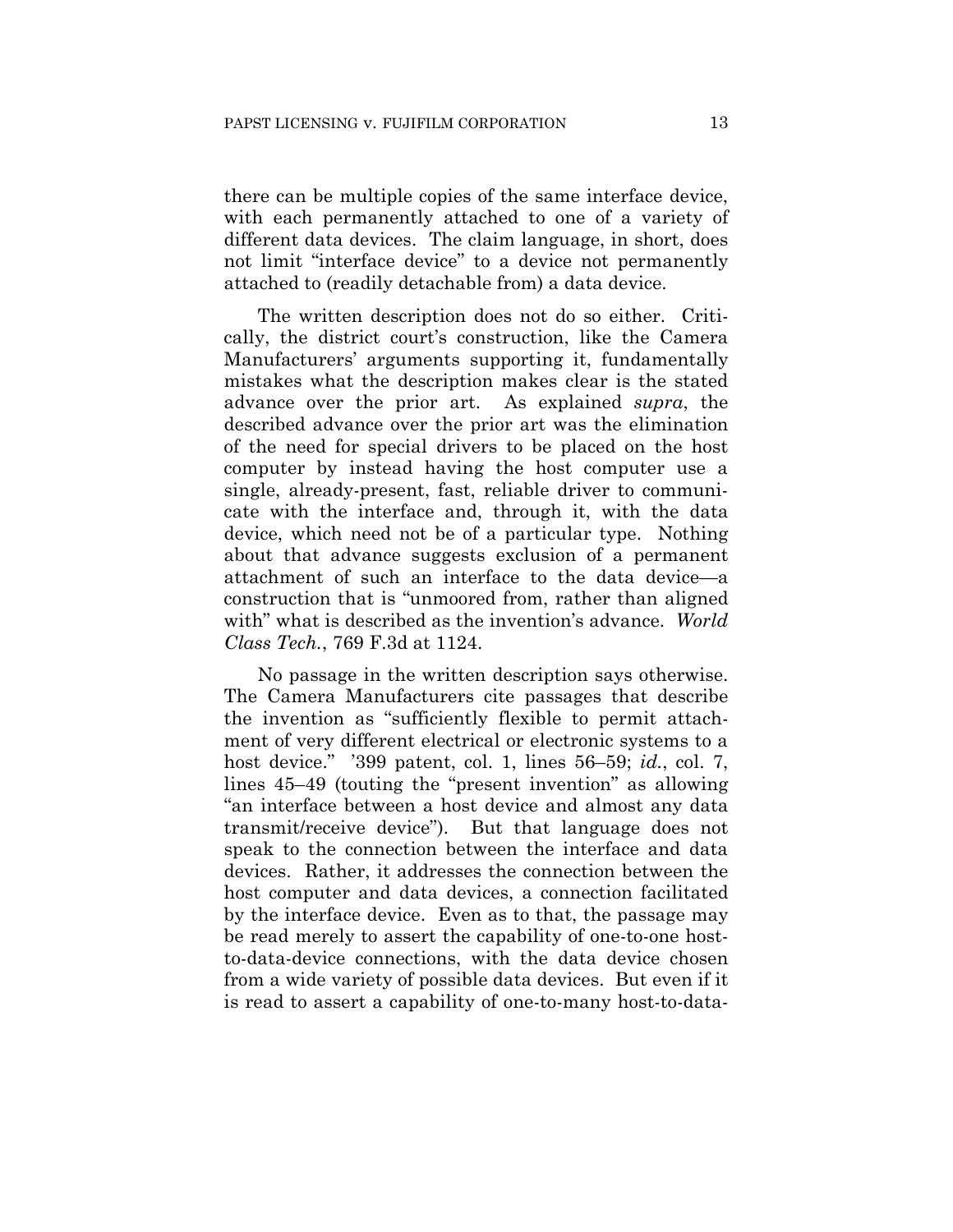device connections, it says nothing to assert that a given copy of the interface device must be attachable to different data devices either simultaneously or seriatim.

The Camera Manufacturers also point to the written description's statement that "[i]n the interface device according to the present invention an enormous advantage is to be gained . . . in separating the actual hardware required to attach the interface device to the data transmit/receive device from the communication unit," '399 patent, col. 8, lines 23–28 (figure numbers removed)—which they say means that permitting multiple data devices to attach to a single interface device is an integral part of the invention. But that passage does not support the district court's limiting construction, and not only because it is part of the description of several preferred embodiments, rather than a clear declaration of what constitutes an essential part of the invention.

The full passage makes clear that the "hardware separation" is not between the interface and data device, but within the interface device itself—between the second connecting device, on one hand, and "the digital signal processor, the memory means[,] and the first connecting device," on the other. *Id.*, col. 8, lines 28–29 (figure numbers removed). When the passage states that this separation "allows a plurality of dissimilar device types to be operated in parallel in identical manner," it immediately adds: "Accordingly, *many interface devices* can be connected to a host device which then sees many different 'virtual' hard disks." *Id.* col. 8, lines 30–33 (emphasis added). The suggestion is that distinct interface devices are used for distinct data devices, each interface device incorporating a "second connecting device" that works for its particular data device. This suggestion works against, rather than supports, the Camera Manufacturers' view of multiple data devices attached to a single (separate) interface device, whether at once or in sequence, for it readily accommodates a one-to-one permanent attachment of an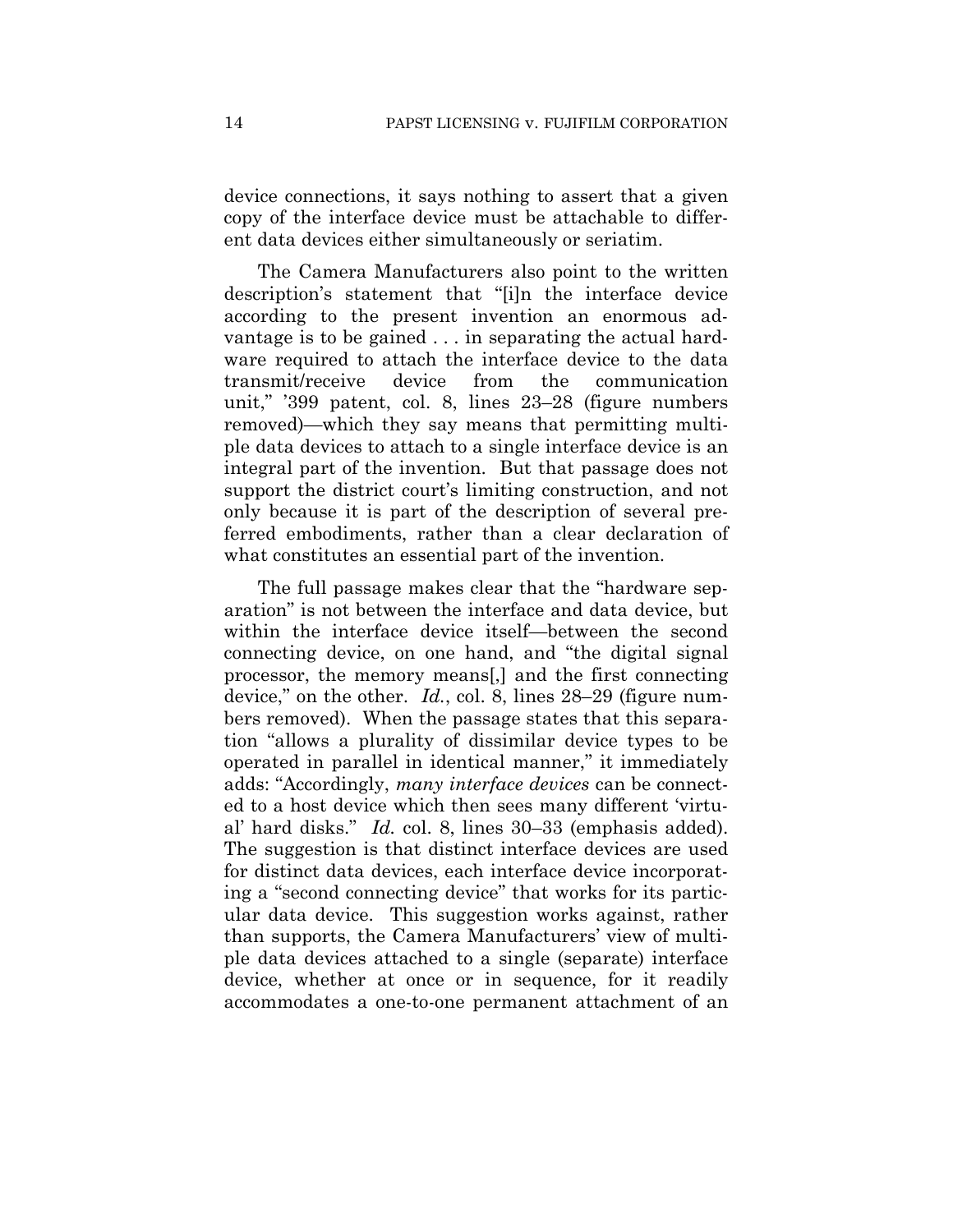interface device to a data device. And the parallel operation of dissimilar device types is possible because the invention causes the host computer to use its native software to transfer data at high speed and because the invention creates a uniform interface from the host's perspective for controlling the data device. *See*, *e.g.*, '399 patent, col. 7, lines 45–49.

Finally, nothing in the prosecution history supports the district court's narrow construction. The Camera Manufacturers point to an amendment that changed the claim language from "the type of a device attached" to "a type of device attached" in what became claim 1 of the '399 patent. J.A. 391. But there was no accompanying explanation of the change, which, on its face, does nothing more than the "regardless" language of claim 1 does, and that language, as we have explained, does not forbid permanent attachment. The Camera Manufacturers also note that the applicant stated that "it is clear that the data transmit/receive device *to be connected to* the second connecting device of the subject interface provides analog data." J.A. 389 (emphasis added). Nothing in that statement precludes the connection from being permanent once made.

## B

Papst also appeals the district court's construction of the phrase "second connecting device," which appears in both patents.3 The district court construed the term as "a physical plug or socket for permitting a user readily to

1

<sup>3</sup> The '399 and '449 patent claims use slightly different language, but neither party suggests that the difference affects the proper construction of "second connecting device." Nor does either party argue that the claim language is means-plus-function language under what is now codified as 35 U.S.C. § 112(f).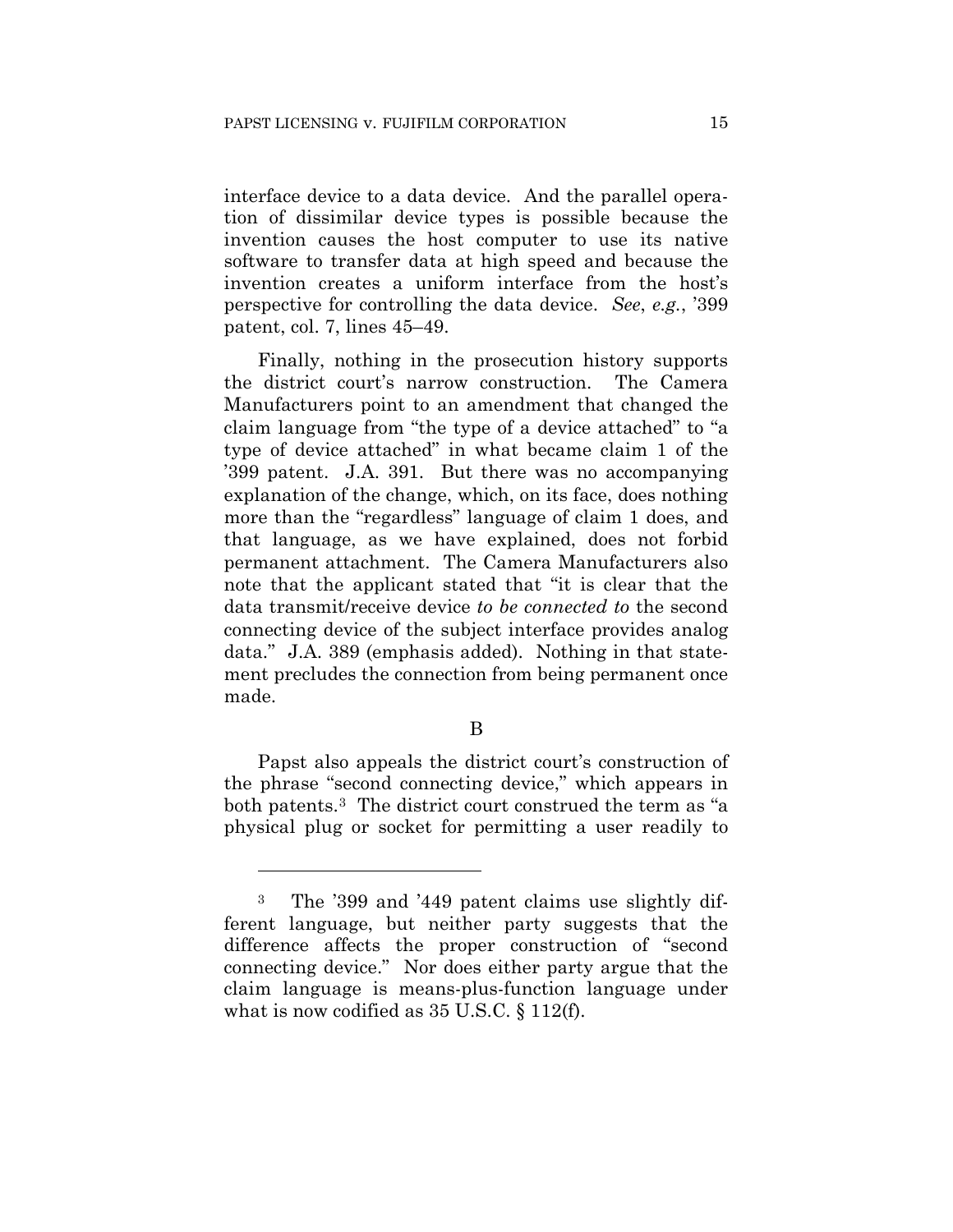attach and detach the interface device with a plurality of dissimilar data transmit/receive devices." *Claim Constr. Op.* at 43. The parties' arguments over the proper construction of "second connecting device" largely mirror the arguments over whether the interface device must be readily detachable from the data device. *See* Camera Manufacturers' Br. 68 ("As explained above, the claim language requires the interface device to be connectable to many different types of [data devices]."); HP's Br. 3 ("Core to the invention is the ability to attach the interface device to different or multiple data transmit/receive devices."). The district court likewise tied its construction of "second connecting device" to its understanding that the interface device must be a stand-alone one readily attachable to and detachable from multiple data devices. *See Claim Constr. Op.* at 42, 44.

We conclude that the district court's construction of "second connecting device" is incorrect largely for reasons we have given for rejecting the "interface device" construction. The district court did not conclude, and the Camera Manufacturers and HP have not meaningfully argued, that the ordinary meaning of "second connecting device" (or "connecting device") requires a physical plug, socket, or other structure that permits a user to readily attach and detach something else. The principal basis for the district court's inclusion of those requirements was the basis we have already rejected—the view that other claim language and the written description require the interface device (of which the second connecting device is a part, according to the claims) to be stand-alone. For "second connecting device," the district court added that a preferred embodiment from the written description includes pin connectors and other socket-like structures. *See Claim Constr. Op.* at 42–44. But we see nothing to take that embodiment outside the reach of the usual rule that claims are generally not limited to features found in what the written description presents as mere embodi-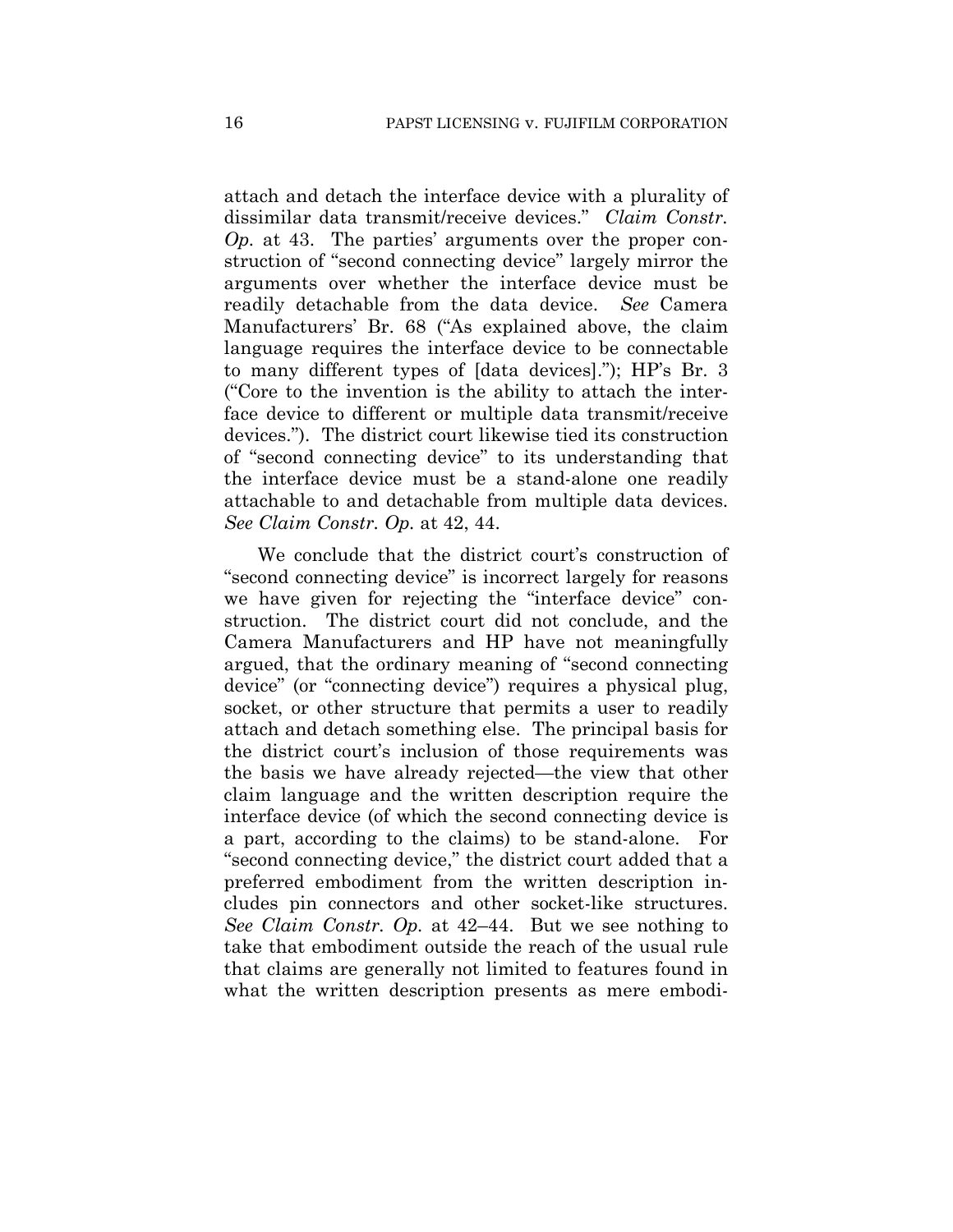ments, where the claim language is plainly broader. *Phillips*, 415 F.3d at 1323.

### $\mathcal C$

The district court's construction of the phrase "data transmit/receive device" is challenged here as well. The district court construed the phrase to mean "a device that is capable of either (a) transmitting data to or (b) transmitting data to and receiving data from the host device *when connected to the host device by the interface device*." *Claim Constr. Op.* at 39 (emphasis added). The parties' dispute focuses on the "when connected" portion of the court's construction, which the district court understood to require that the data device be capable of transmitting data while connected to the host, that is, able to begin transmitting after the interface device is connected to the host device. *In re Papst Licensing GmbH & Co. KG Litig.*, 967 F. Supp. 2d 1, 6–7 (D.D.C. 2013). We reject that portion of the court's construction.

1

The Camera Manufacturers initially argue that Papst may not challenge the district court's construction because "the district court adopted word-for-word the construction of [data transmit/receive device] that Papst proposed." Camera Manufacturers' Br. 47. That is an unreasonable characterization of what occurred in the district court. The Camera Manufacturers, not Papst, proposed the bulk of the court's construction, including the "when connected" language. *Claim Constr. Op.* at 37. Papst proposed a construction *without* the "when connected" language, opposing inclusion of that language. *Claim Constr. Op.* at 37 (noting "Papst objects to any construction" but argues in the alternative "that the term may be construed 'for context' as 'a device that receives input and provides data to the interface device'" (citation omitted)). When the district court adopted the Camera Manufacturers' "when connected" language, Papst noticed that the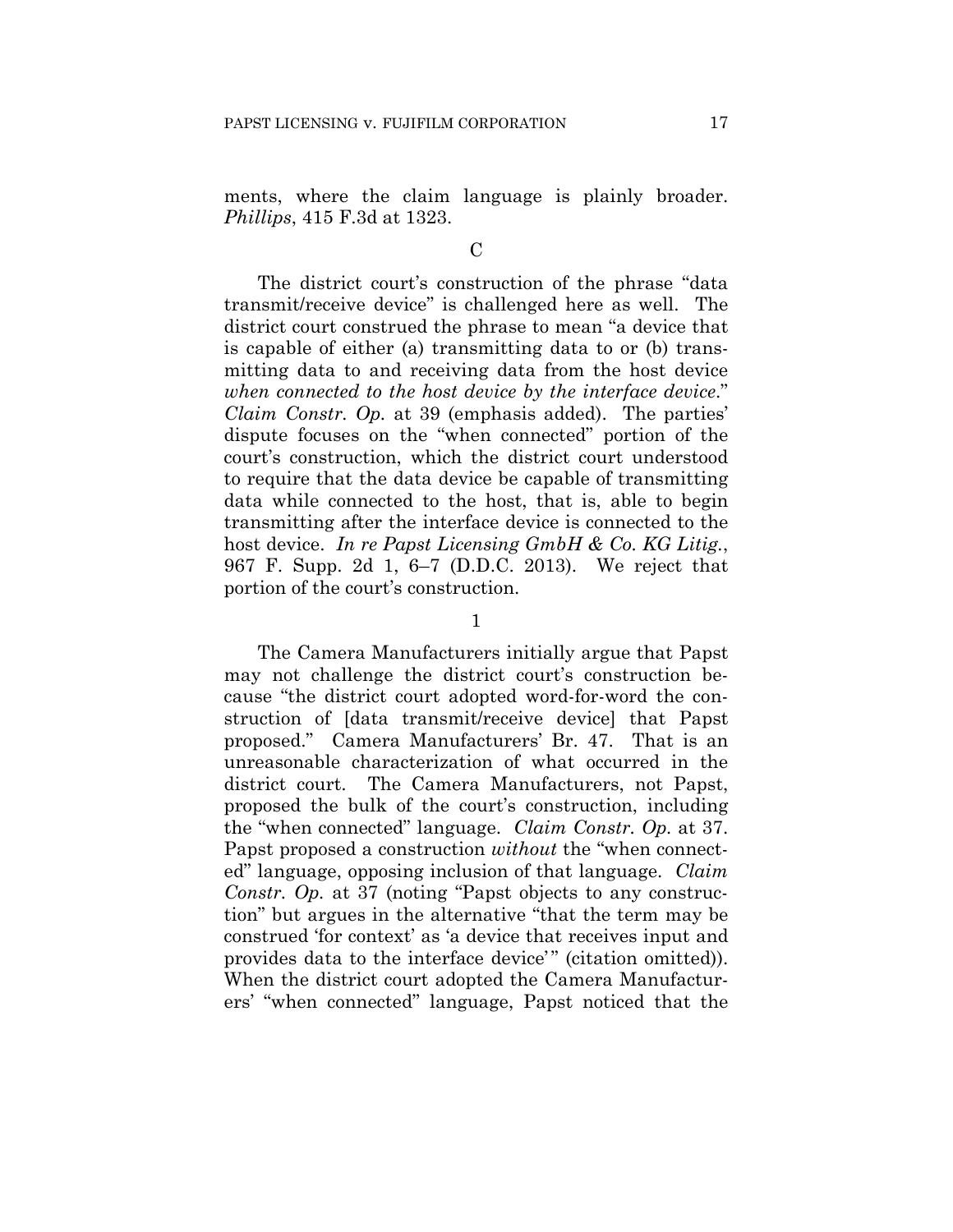adopted construction, in a respect distinct from the "when connected" dispute, rested on a misunderstanding of a patent figure, and it filed a motion identifying the alleged error and asking the court to modify the adopted construction in the one respect needed to correct it. Papst limited its motion to that point, leaving the other, already-contested aspects of the claim construction untouched. The district court agreed with Papst and fixed the construction as urged. *Claim Constr. Op.* at 39.

The Camera Manufacturers argue that Papst, having unsuccessfully opposed a construction with the "when connected" language, lost its ability to challenge the adoption of the "when connected" language by not reraising the issue when seeking a modification based on a newly identified issue. *See* Oral Argument at 33:44–34:10 (arguing that Papst forfeited its challenge because it requested a modification without "reserv[ing] the ability to go back later to ask for [its] old construction"). This contention is wholly without merit. In the district court, Papst opposed the construction it now opposes, and it was not required to state its opposition twice. Papst could not have given the district court the impression that it suddenly supported the construction when, in seeking a modification, it limited its request to a manifest error resting on a plain misapprehension of the record, rather than rehashing the broader arguments on claim construction that the court had fully considered. Papst's limited approach in seeking a modification was, indeed, commendably consistent with the general anti-repetition principle governing requests for reconsideration. *See Isse v. Am. Univ.*, 544 F. Supp. 2d 25, 29–30 (D.D.C. 2008) ("'[W]here litigants have once battled for the court's decision, they should neither be required, nor without good reason permitted, to battle for it again.'" (citation omitted)).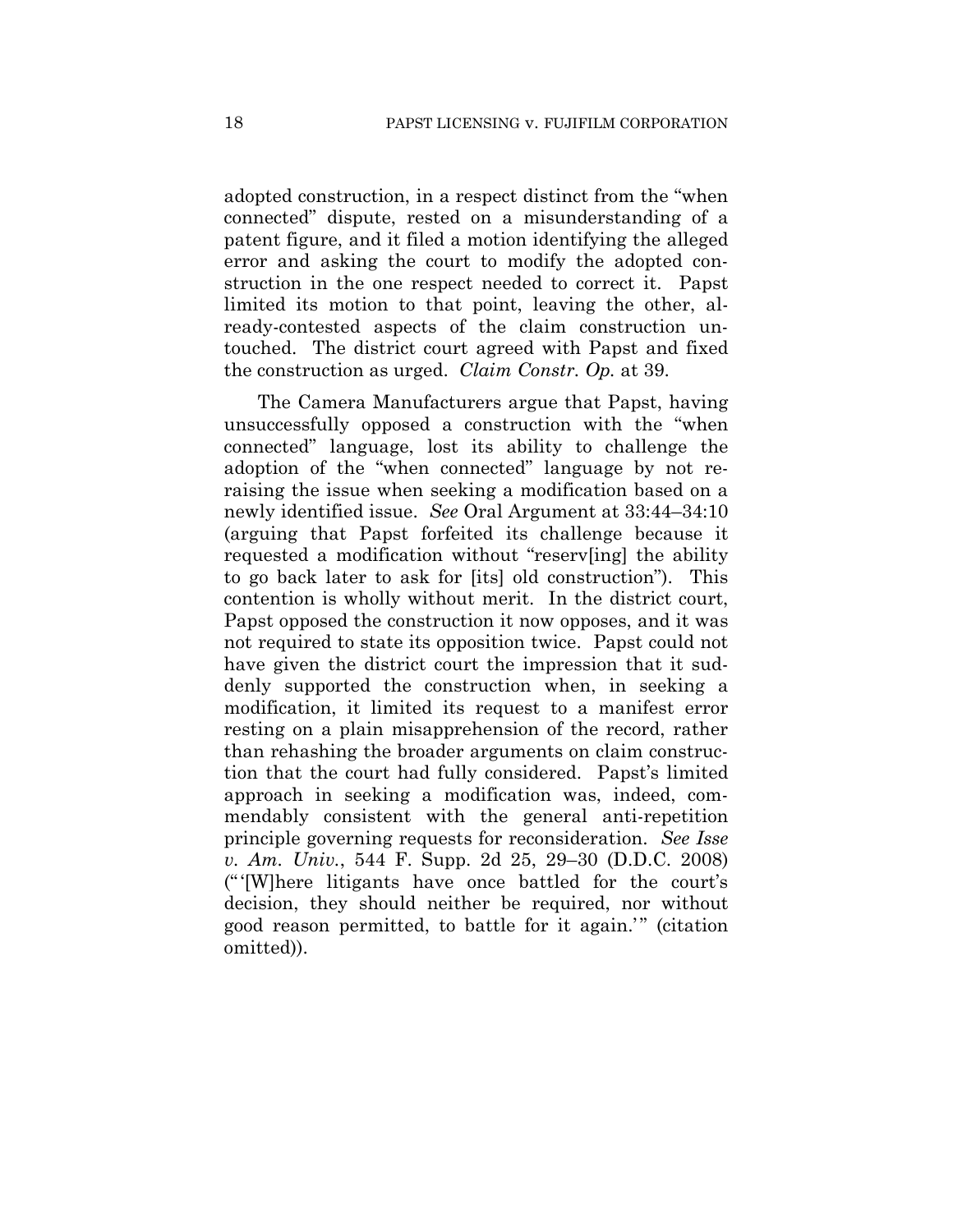We conclude that the data transmit/receive device recited in the preamble to the claims of the '399 and '449 patents need not be capable of communicating "when connected to the host device by the interface device." (The parties do not dispute that this language, though appearing in the preamble, is a claim limitation. We proceed on the assumption that it is.) Nothing about the ordinary meaning of "data transmit/receive device" suggests any temporal constraint on the transferring of data. As the words imply, a data transmit/receive device is a device that may transmit or receive data; those words offer no information about when data is transferred.

To the extent that some claim language does suggest a temporal constraint, the focus is always on communications between *the interface device* and *the host computer*, not between the data device and the host computer. For example, the interface device must send a signal to the host device "when receiving an inquiry from the host device as to a type of a device attached." '399 patent, col. 12, line 65, to col. 13, line 3. After the interface device signals to the host device, the interface device must be able to receive communications from the host device. *Id.*  col. 13, lines 5–8 ("whereupon the host device communicates with the interface device"). But the claims of both patents are silent as to when the interface device must communicate with the data device. If anything, claim 1 of the '399 patent tends to suggest that data can already have been transferred to the interface device from the data device before it is requested by the host computer: claim 1 says that the interface device must "interpret a data request command from the host device . . . as a data transfer command for initiating a transfer of *the digital data* to the host device." *Id.* col. 13, lines 10–13 (emphasis added). Because claim 1 is limited to interface devices that receive analog data from a data device and then convert it to digital data, the quoted language seems to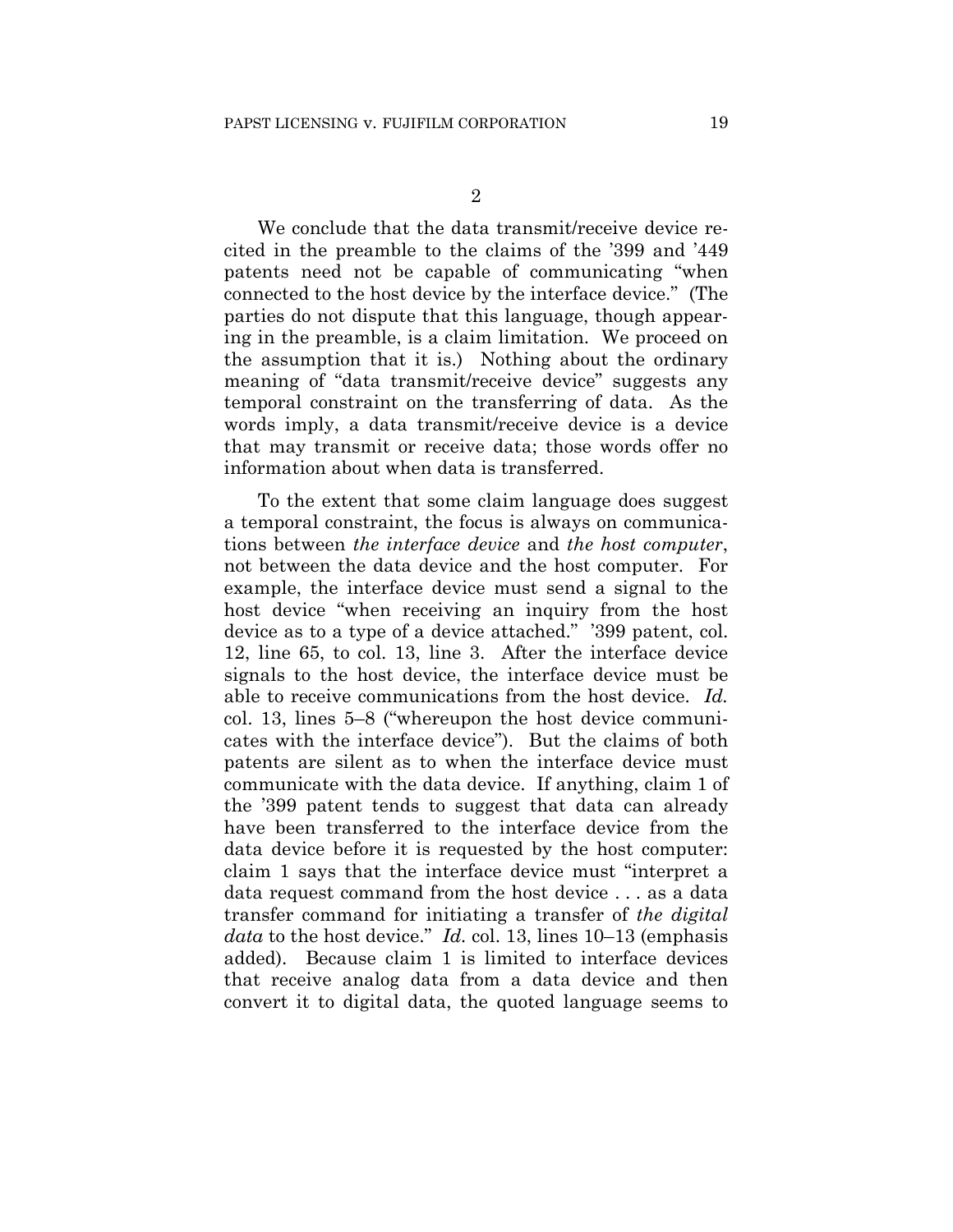contemplate that the initiated transfer is of pre-converted digital data stored on the interface device. Regardless, the claim language nowhere requires the interface device to be capable of receiving data that moves from the data device after connecting to the host.

The Camera Manufacturers offer no persuasive argument for why the claim language or any other part of the specification or prosecution history requires that a data device be able to communicate with the host "when connected to the host device by the interface device." At most they assert, without significant elaboration, that the "specification nowhere discloses indefinite storage by the interface device of data from a [data device]." Camera Manufacturers' Br. 51. This assertion does not suggest a disclaimer of any sort; it merely asserts an absence of something in the written description. But that absence must be judged in light of what is plainly present in the written description—a disclosure of memory that is part of the interface device. '399 patent, col. 5, line 52, and Figure 1. And we have been given no reason at all to infer, from the absence of more express statements regarding use of the disclosed memory in the interface device for temporary storage of data from the data device, that the claim should be read to include a textually unsupported "when connected" requirement regarding transfer of data to or from the data device.

The district court, when construing the data-device claim language, focused almost exclusively on whether the data device must be capable of both sending and receiving data. It did not lay out good reasons for adopting the "when connected" requirement as part of its construction. *Claim Constr. Op.* at 37–39; *In re Papst Licensing GmbH & Co. KG Litig.*, 624 F. Supp. 2d 54, 75– 77 (D.D.C. 2009). Finding no basis for that requirement, we conclude that the court erred by including that phrase in its construction.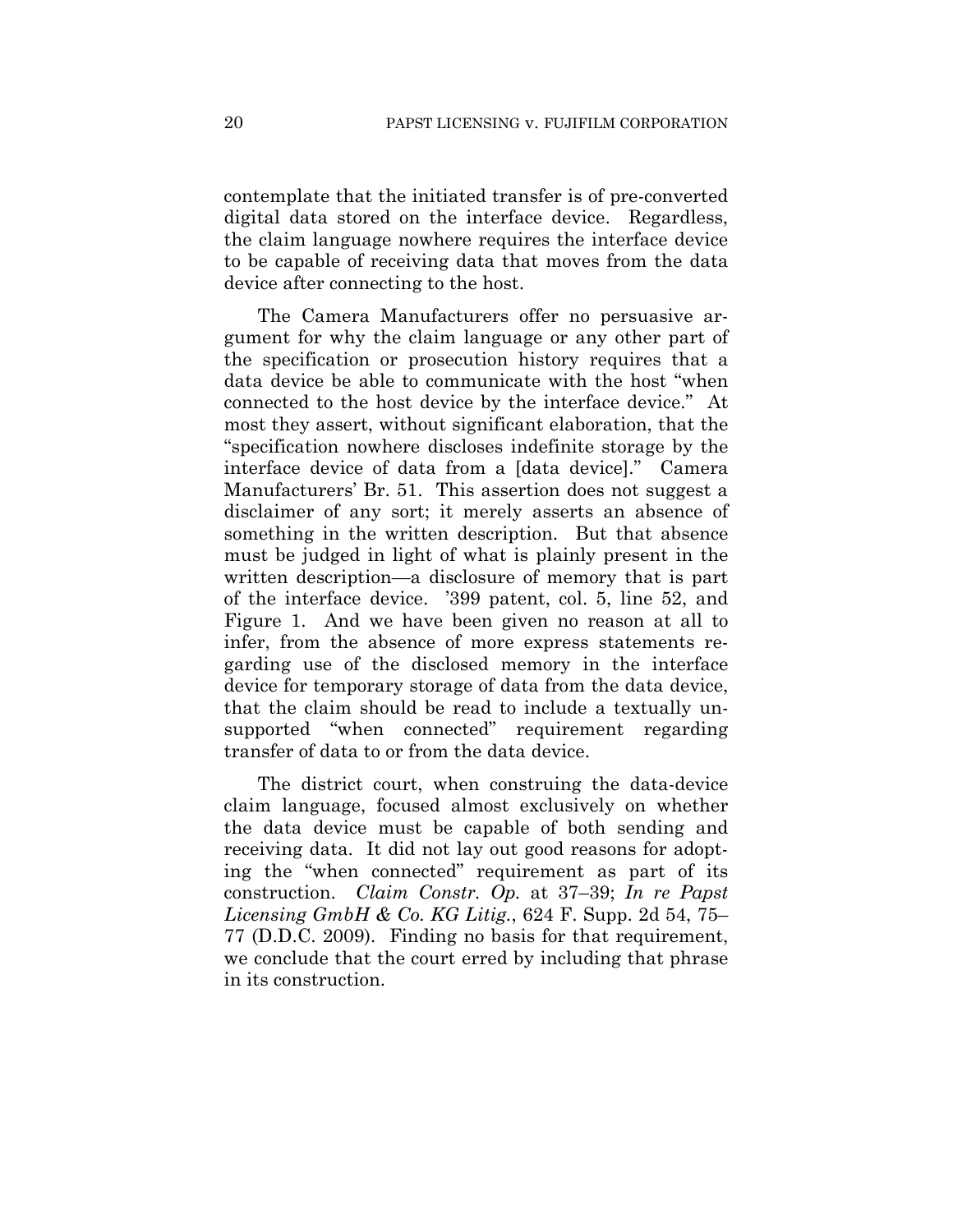The next issue we discuss is the district court's construction of the phrase "virtual files" in the '399 patent and the phrase "simulating a virtual file system" in the '449 patent.4 The district court construed "virtual files" as "files that appear to be but are not physically stored; rather, they are constructed or derived from existing data when their contents are requested by an application program so that they appear to exist as files from the point of view of the host device." *Claim Constr. Op.* at 60. The court construed "simulating a virtual file system" almost identically as "appearing to be a system of files, including a directory structure, that is not physically stored; rather, it is constructed or derived from existing data when its contents are requested by an application program so that it appears to exist as a system of files from the point of view of the host device." *Id.* at 61. The district court understood its construction to limit the "virtual files" of the "virtual file system" to files "not physically stored on the interface device," whose content is data "originating from the data transmit/receive device." *In re Papst Licensing GmbH & Co. KG Litig.*, 967 F. Supp. 2d 48, 56 (D.D.C. 2013). We reverse.

The core of the parties' disagreement is whether the "existing data" from which the virtual files are "construct-

<u>.</u>

<sup>4</sup> The district court did not rely on the construction of "virtual files" in the '399 patent in any of its summaryjudgment motions. The term appears only in dependent claims 7–10 of that patent, which the district court never addressed because it found that the accused devices lack elements of the independent claims. Nevertheless, because the construction of "virtual files" is bound up with the construction of "simulating a virtual file system" in the '449 patent, and because the construction may be important on remand, we address both phrases now.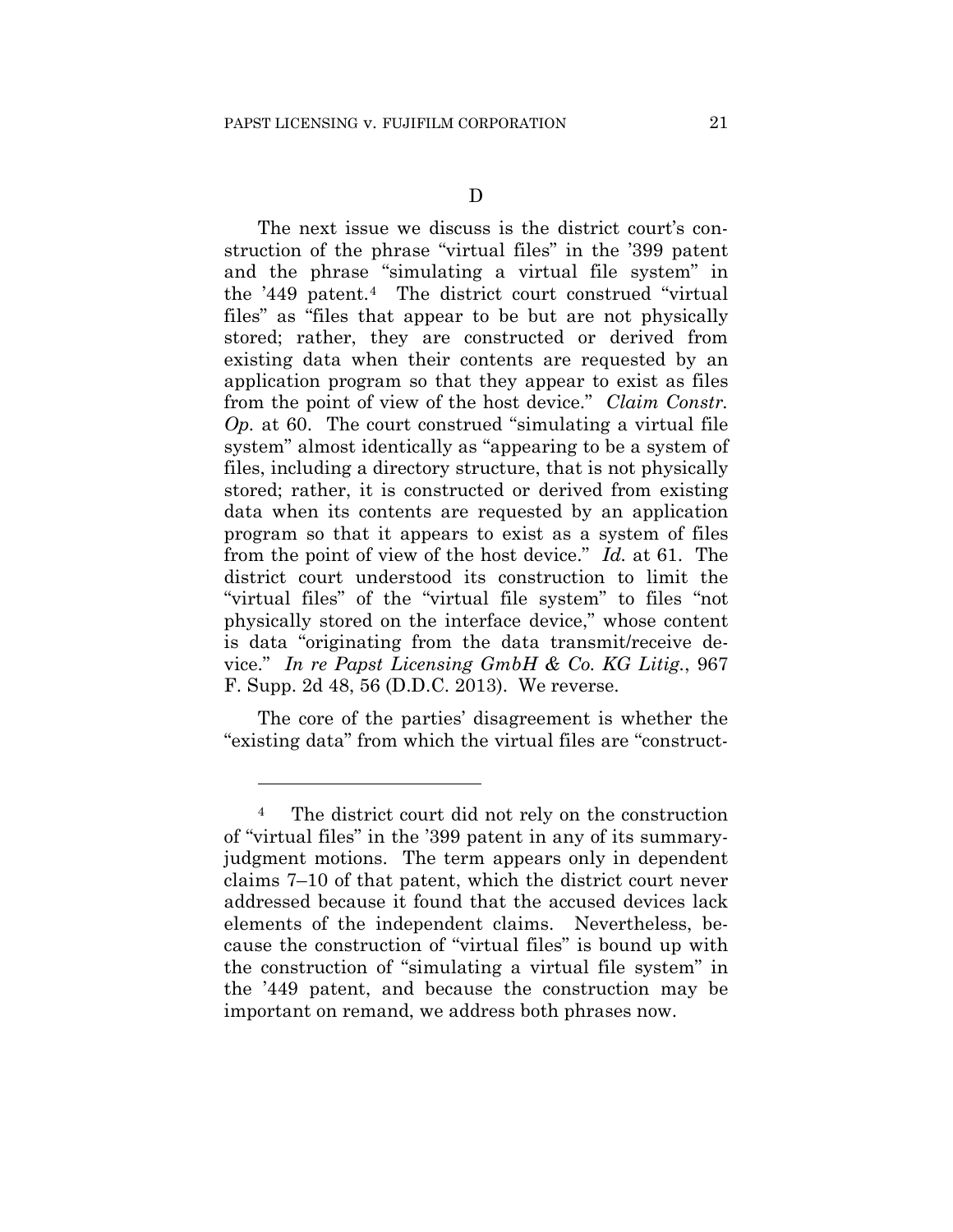ed or derived" may already exist on the interface device when the host requests the virtual file. Although framed in different ways by the parties, the disagreement is similar to the dispute over the "when connected" language of the district court's construction of "data transmit/receive device." The Camera Manufacturers argue that "virtual files" cannot contain data already existing physically on the claimed interface device; rather, the data in such files must be present only on the data device, not the interface device, when requested by the host device. Papst argues that the phrases "virtual files" and "simulating a virtual file system" allow the virtual files to be derived from data already physically stored on the interface device when the host requests the relevant virtual file.

We agree with Papst. Nothing in the claims or written description *limits* a "virtual file" to one whose content is stored off the interface device, though it includes such files. "Virtual" conveys some kind of *as if* action, one thing emulating another; the term was prominently used that way in the computer field at the time of the inventions here. *See CardSoft v. Verifone, Inc.*, 769 F.3d 1114, 1117–18 (Fed. Cir. 2014) (discussing Java Virtual Machine in patent dating to 1998). What is crucial is how the patent identifies the emulation. In the present context, the emulation does not turn on whether data in a "virtual file" is physically located in the interface device or a data device when the host seeks it.

As we have explained, what the patent describes as the advance over prior art is the use of a host-native driver for obtaining access to data even when the data is not actually on a device of the type for which that driver was designed—in the featured example, not actually on a hard drive. Nothing in the written description suggests that this depends on what non-host physical memory units hold the data as long as the interface device mimics the data-organizational tools expected by the host-native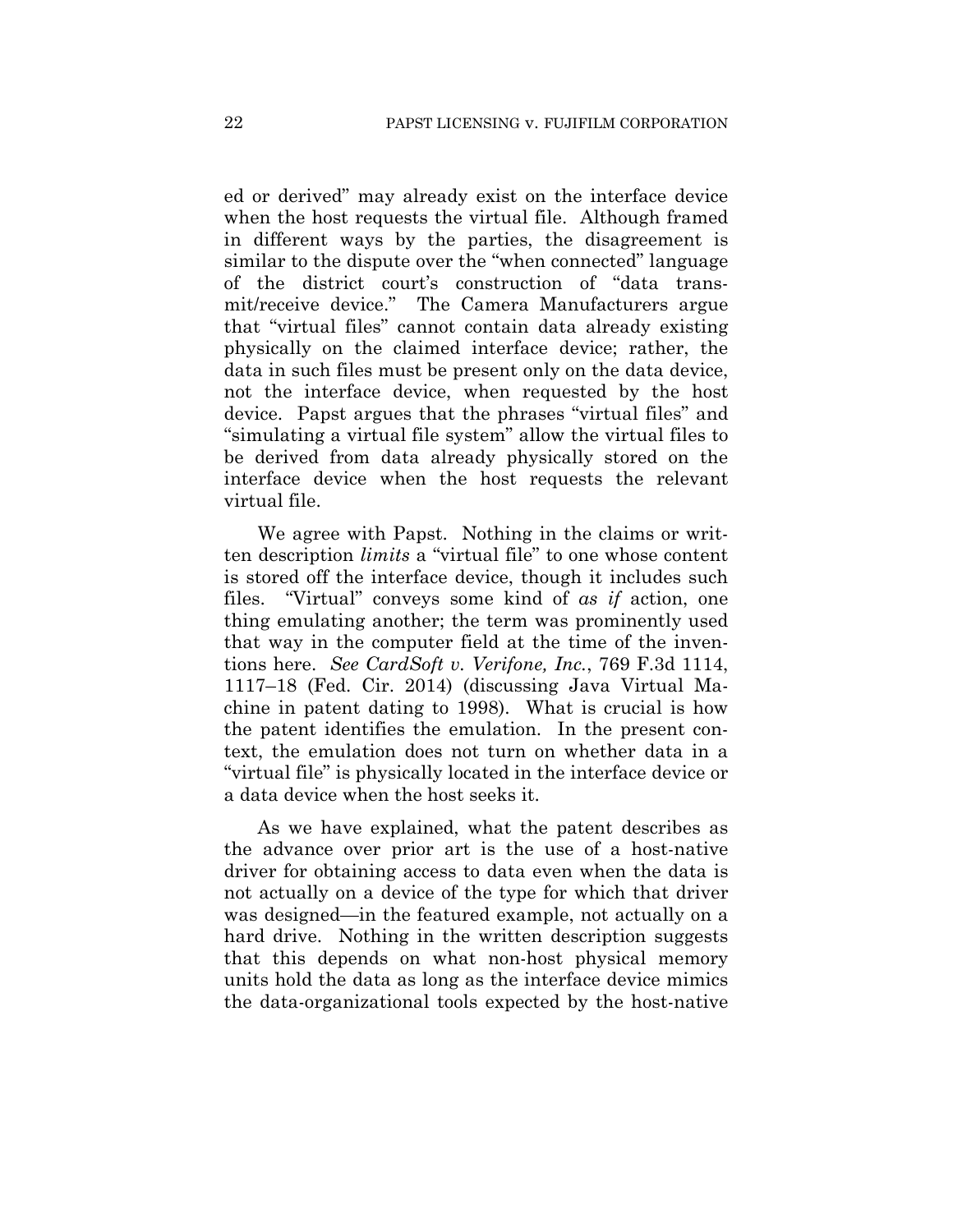driver, such as directory structures for a hard-disk drive, to enable the host to gain access to it. To impose the district court's requirement tied to physical location is to introduce a meaning of "virtual" that is foreign to what is described as the invention's advance. An interface device file is "virtual" in the only way relevant to the invention when it organizes data in a manner that allows the host to use its native driver to gain access to the data even if the data is not actually on a device for which the native driver was designed—regardless of where else that data may be.

The written description uniformly speaks of the "virtual" files in such data-organization terms, regardless of physical location in the memory of the interface device or on the data device. For example, the interface device may "simulate[] a hard disk with a root directory whose entries are 'virtual' files," though no hard disk is in fact present. '399 patent, col. 6, lines 1–3. Similarly, in one embodiment the host device, during its boot sequence (system startup), sends a request to which the interface device responds with "a virtual boot sequence," causing the host to "assume[] that the interface device according to a preferred embodiment of the present invention is a hard disk drive." *Id.* lines 26–35 (figure numbers removed). Thereafter, the interface device supplies the host with data-organization responses consistent with a hard disk, including "the directory structure of the virtual hard disk." *Id.* lines 40–44. The written description elsewhere states that, "due to the simulation of a virtual mass storage device, the data is managed and made available in such a way that it can be transferred directly to other storage media, *e.g.*[,] to an actual hard disk of the host device." *Id.* col. 8, lines 50–55; *see also id.* col. 12, lines 26–29 ("[B]y simulating a virtual mass storage device, the interface device is automatically supported by all known host systems without any additional sophisticated driver software." (figure numbers removed)). While all of these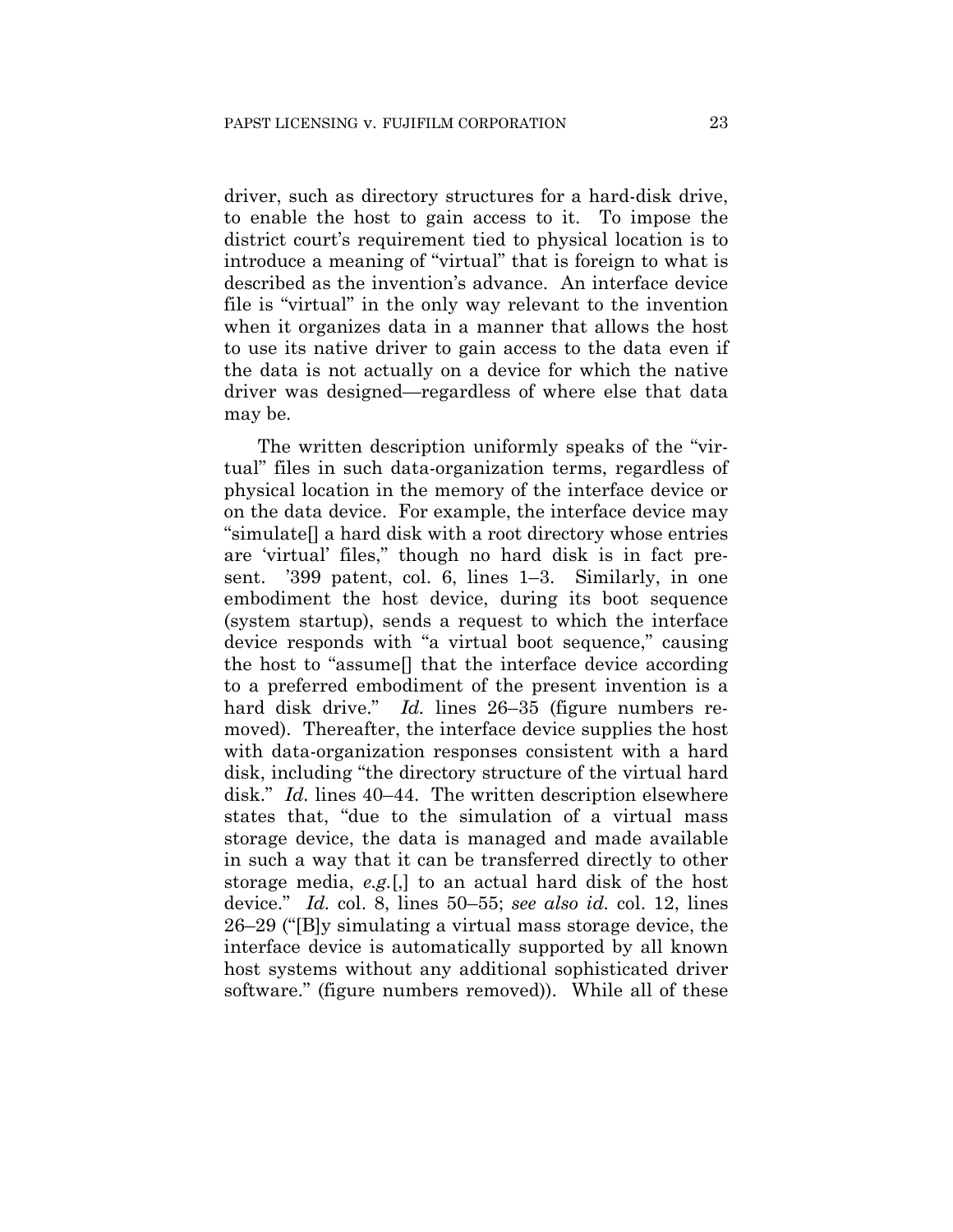examples discuss the organizational structure that the interface device conveys to the host device, not one mentions where data physically resides.

The point is reinforced by "[o]ther claims of the patent[s] in question." *Phillips*, 415 F.3d at 1314. Claim 1 of the '449 patent requires a "virtual file system including a directory structure." '449 patent, col. 12, lines 5–6. Claim 2 explains the types of files that may appear in the directory structure: "the directory structure has a configuration file . . . or an executable or a batch file . . . or a data file . . . or a help file." *Id.* col. 12, lines 8–13. Enumerating those types of files as part of the virtual file system suggests that virtual files may include data physically stored on the interface device, particularly if the interface device is stand-alone, which it may be. For example, the "help file" is "for giving help on handling the interface device." *Id.* col. 12, lines 12–13. A logical place to store such a file, as indicated by the written description, is on the interface device. *See id.* col. 11, line 37 (referring to "[h]elp files included on the interface device"). So too with a "configuration file" for "setting and controlling the functions of the interface device." *Id.* col. 12, lines 8–9. And the written description makes clear that the data for those files may be stored directly on the interface device. *See*, *e.g.*, *id.* col. 6, lines 50–54 (explaining that storing files, like the configuration file, "in the memory means of the interface device" allows "any enhancements or even completely new functions of the interface device [to] be quickly implemented" (figure numbers removed)); *id.* lines 61–67 ("[I]nstallation [on the host device] of certain routines which can be frequently used . . . is rendered unnecessary as the EXE files *are already installed on the interface device and appear in the virtual root directory* . . . ." (emphasis added; figure numbers removed)). Those passages appear at column 7 of the '399 patent as well, and a similar analysis applies to claims 7–10 of the '399 patent. *See* '399 patent, col. 13, lines 33–51.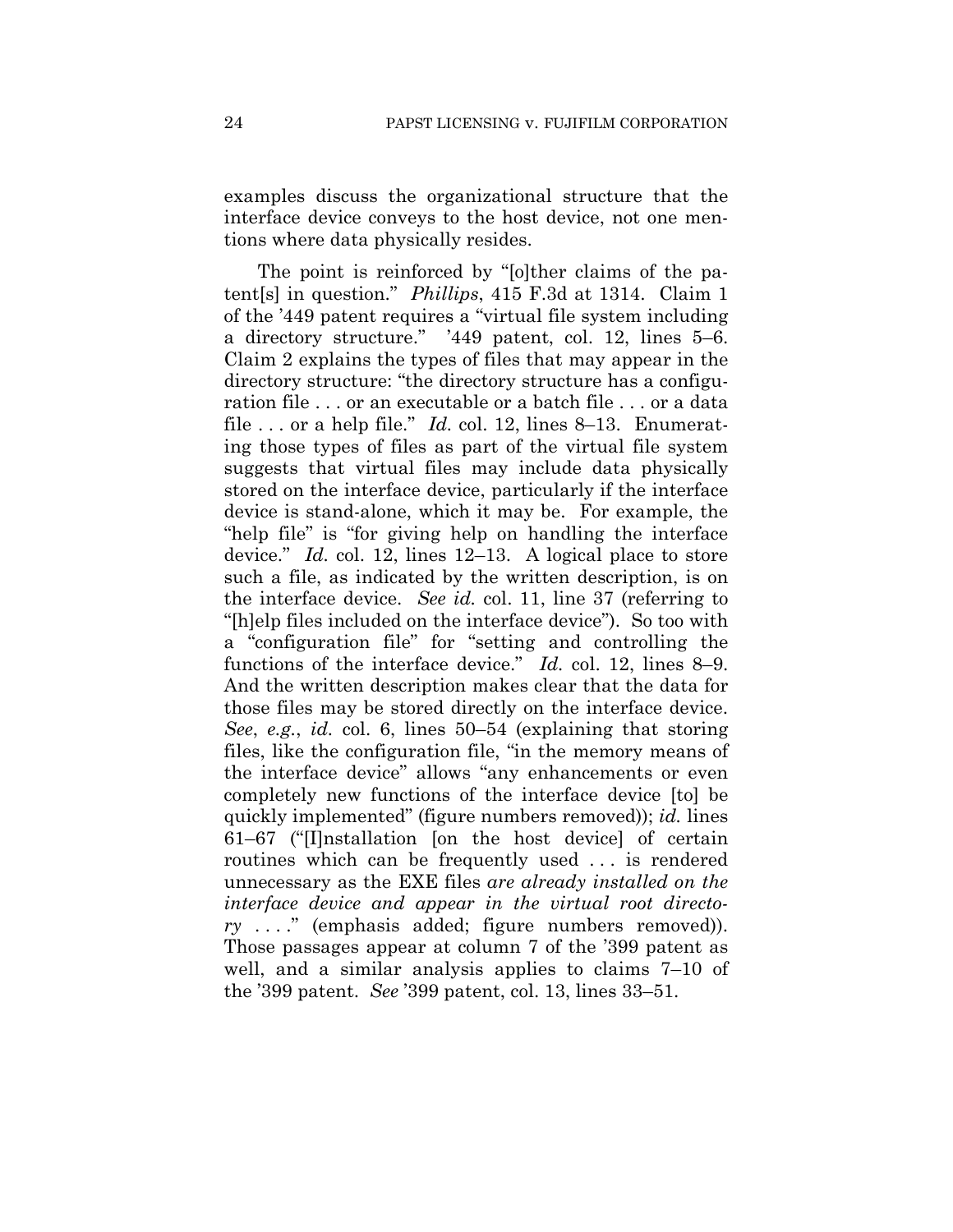The written description does refer to one type of virtual file as a "real-time input" file, where the host computer can request a portion of the data from the real-time input file "whereupon data commences to be received via the second connecting device and data commences to be sent to the host device via the first connecting device." *Id.*  col. 7, lines 17–22. The written description's discussion of real-time input files shows that a virtual file *may* be constructed from data residing on the data device. But nothing in the written description limits virtual files to that arrangement. Files whose content resides on the interface device are just as virtual in the relevant respect: they are accessible by the host's use of the same driver it would use if they were present on the actual device for which the host driver was created even when they are not.

E

Finally, Papst appeals the district court's construction of the term "input/output device customary in a host device" in the '399 patent and the term "storage device customary in a host device" in the '449 patent. The district court construed the '399 term to be a "data input/output device that was normally present within the chassis of most commercially available computers at the time of the invention." *Claim Constr. Op.* at 55. The court's construction for the '449 patent is identical, except that the words "data input/output" are replaced with the word "storage." *Id.*

When a host computer asks the claimed interface device what type of device it is, the interface device must respond that it is an "input/output device customary in a host device" so that the host will communicate with the interface device using the host's native software for that type of device. The parties disagree over whether the claims require that the device the interface device says it is be a type of device "normally present *within the chassis*" of a computer. We hold that the claims are not so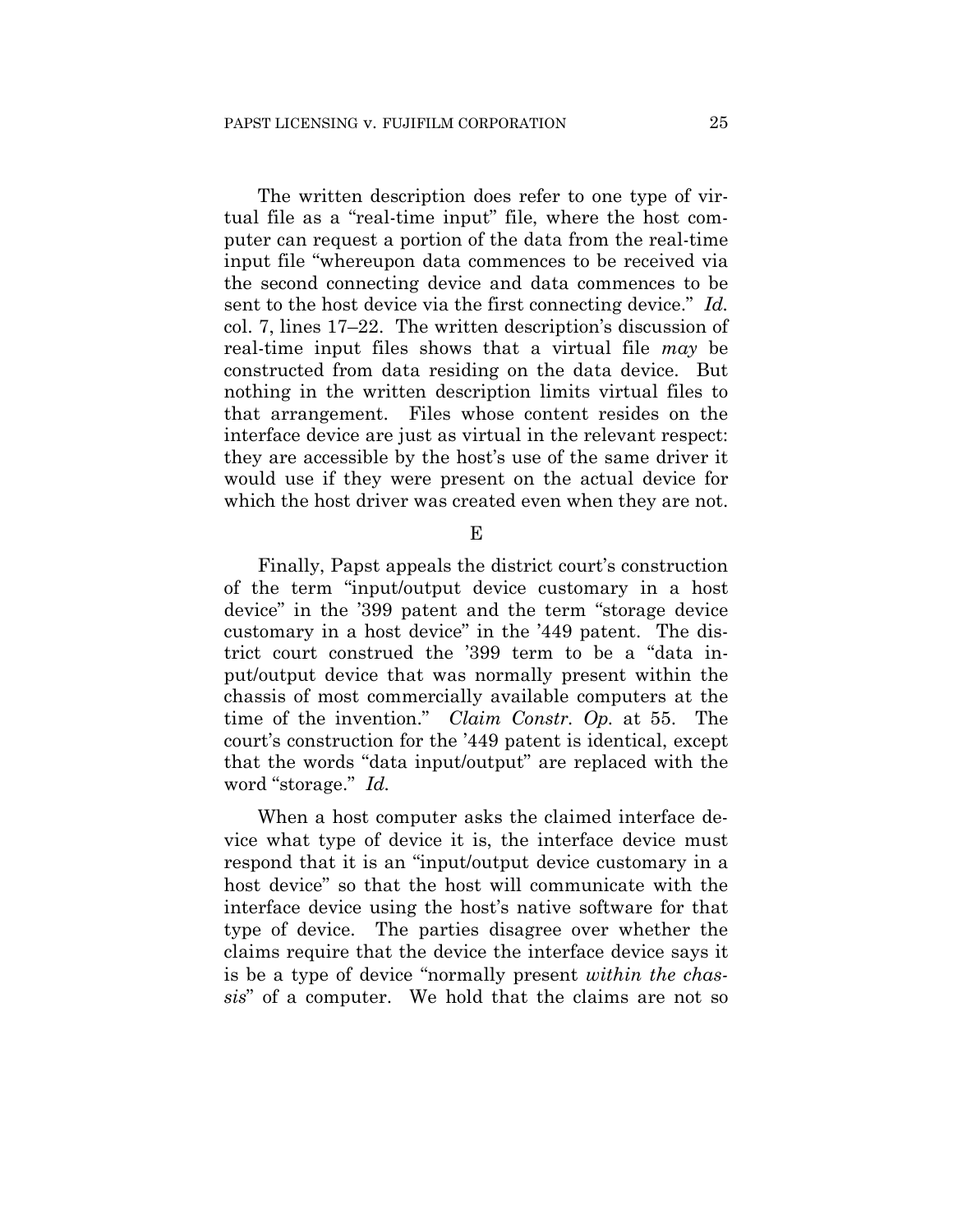limited. The written description makes clear that it is enough for the device to be one that was normally part of commercially available computer systems at the time of the invention.

Claim 1 of the '399 patent uses the phrase "input/output device[s] customary in a host device" three times, first in the preamble when it explains that the host device comprises "drivers for input/output devices customary in a host device," then twice when it defines how the interface device and the host computer communicate—the interface device "signals to the host device that it is an input/output device customary in a host device," thereby prompting the host to "communicat[e] with the interface device by means of the driver for the input/output device customary in a host device." This language does not carry a plain, precise meaning of physical location inside the chassis. The phrase "customary in a host device" is not especially precise, and it seems to emphasize what is customary, not whether the unit is inside or outside the device. It contrasts with, for example, "customarily found in" or simply "input/output device in a host device"—which have a greater suggestion of location, though themselves perhaps not definitively so.

For these reasons, we turn to the written description, which clearly evinces the intended meaning—and meets even the standard for overriding a seemingly plain meaning of the claim language. The written description shows that the "in" from "customary in" does not imply physical location inside a computer chassis. Most starkly, the patent explains that "[d]rivers for *input/output devices customary in a host device* . . . are, for example, drivers for *hard disks*, for *graphics devices*[,] or for *printer devices*." '399 patent, col. 4, lines 27–30 (emphases added). By its structure—"drivers for X are, for example, drivers for 1, 2, and 3," thus equating X with 1, 2, and 3—the sentence clearly means that, notably, a printer device is an example of an "input/output device customary in a host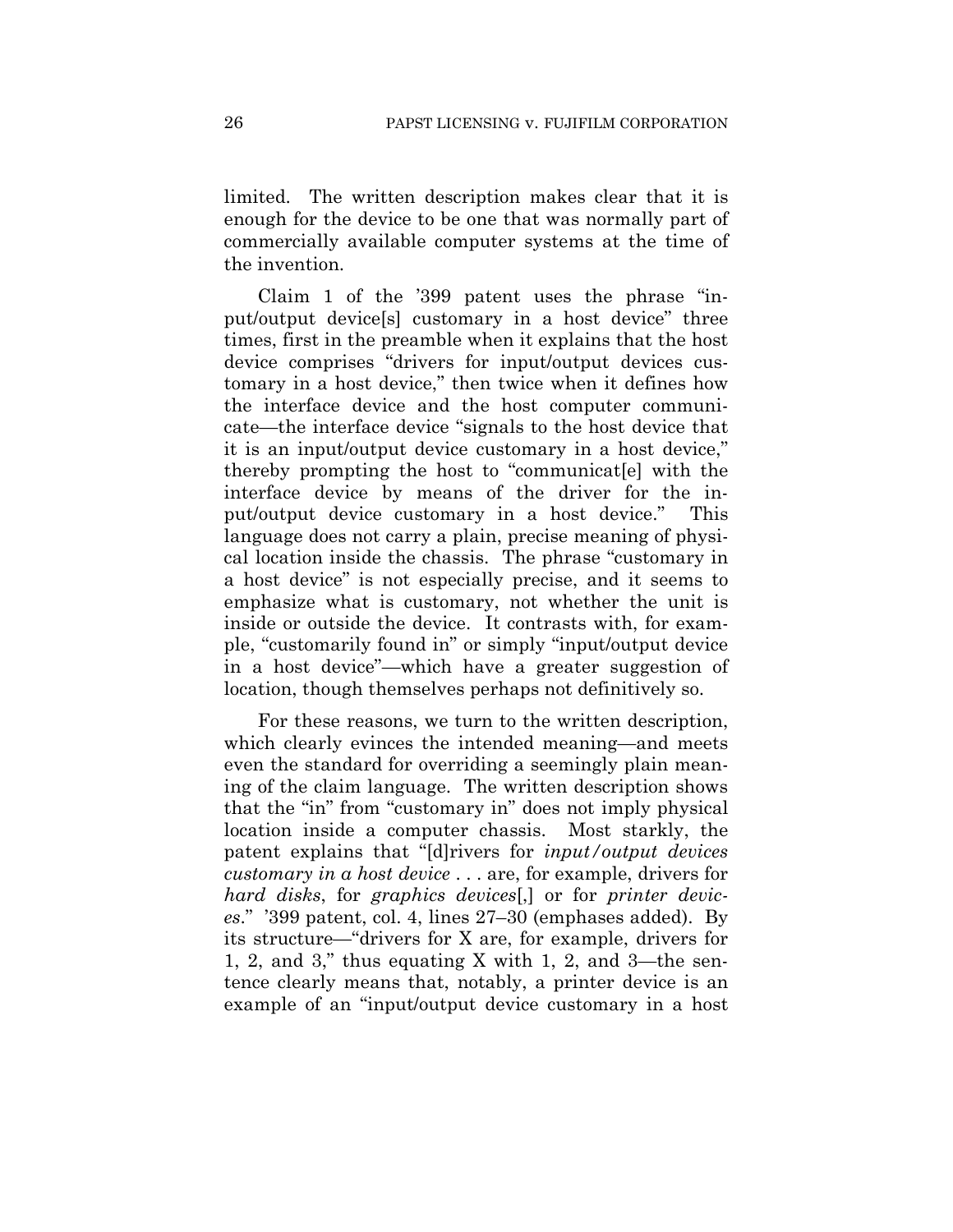device." No one contends that a printer device was physically located inside the chassis of a computer at the time of the invention.

In addition, a preferred embodiment of the invention includes "a 25-pin D-shell connector to permit attachment to a printer interface of a host device[,] for example." *Id.* col. 9, lines 43–48 (figure numbers removed); *see also id.*, Figure 2 (illustrating the D-shell printer connector). The clear implication is that the preferred embodiment allows the interface device to connect to the printer interface of the host computer because the interface device can inform the host computer that it is a printer and that the host should communicate with it using its built-in printer drivers. We do not generally construe the claims of a patent to exclude a preferred embodiment. *Adams Respiratory Therapeutics, Inc. v. Perrigo Co.*, 616 F.3d 1283, 1290 (Fed. Cir. 2010) ("A claim construction that excludes the preferred embodiment 'is rarely, if ever, correct and would require highly persuasive evidentiary support." (citation omitted)).

Further undermining the construction of "customary in a host device" as "normally found in the chassis of most commercially available computers" is the fact that the written description does not equate "host device" with "computer." To the contrary, the description uses the words "host device," "host systems," "computer," and "computer systems" more or less interchangeably. *See*, *e.g.*, '399 patent, col. 1, lines 20–21 ("host devices or computer systems are attached by means of an interface to a device"); *id.*, lines 49–50 (describing an "electronic measuring device . . . attached to a computer system"); *id.* col. 2, lines 1–7 (referring to "host systems" and "computer systems"); *id.* col. 4, line 60, to col. 5, line 32 (alternating between "host device," "host systems," "computer system," and "computer"); *id.* col. 8, lines  $1-22$  (similar). Even if we were to conclude that the phrase "customary in" conveys a physical location, therefore, the district